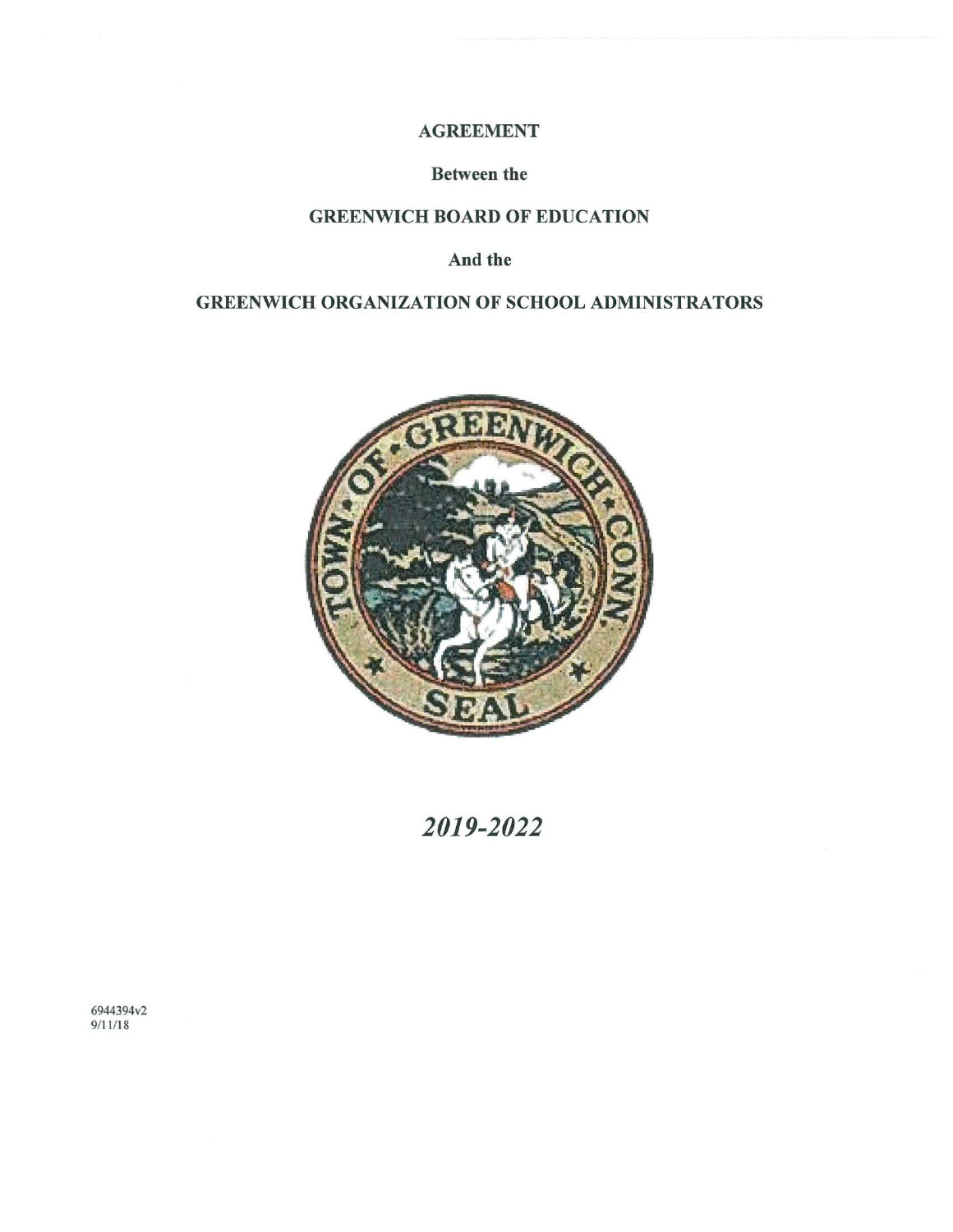# **TABLE OF CONTENTS**

| <b>ARTICLE I</b>    |  |
|---------------------|--|
| <b>ARTICLE II</b>   |  |
| <b>ARTICLE III</b>  |  |
| <b>ARTICLE IV</b>   |  |
| <b>ARTICLE V</b>    |  |
| <b>ARTICLE VI</b>   |  |
| <b>ARTICLE VII</b>  |  |
| <b>ARTICLE VIII</b> |  |
| <b>ARTICLE IX</b>   |  |
| <b>ARTICLE X</b>    |  |
| <b>ARTICLE XI</b>   |  |
| <b>ARTICLE XII</b>  |  |
| <b>APPENDIX A</b>   |  |
|                     |  |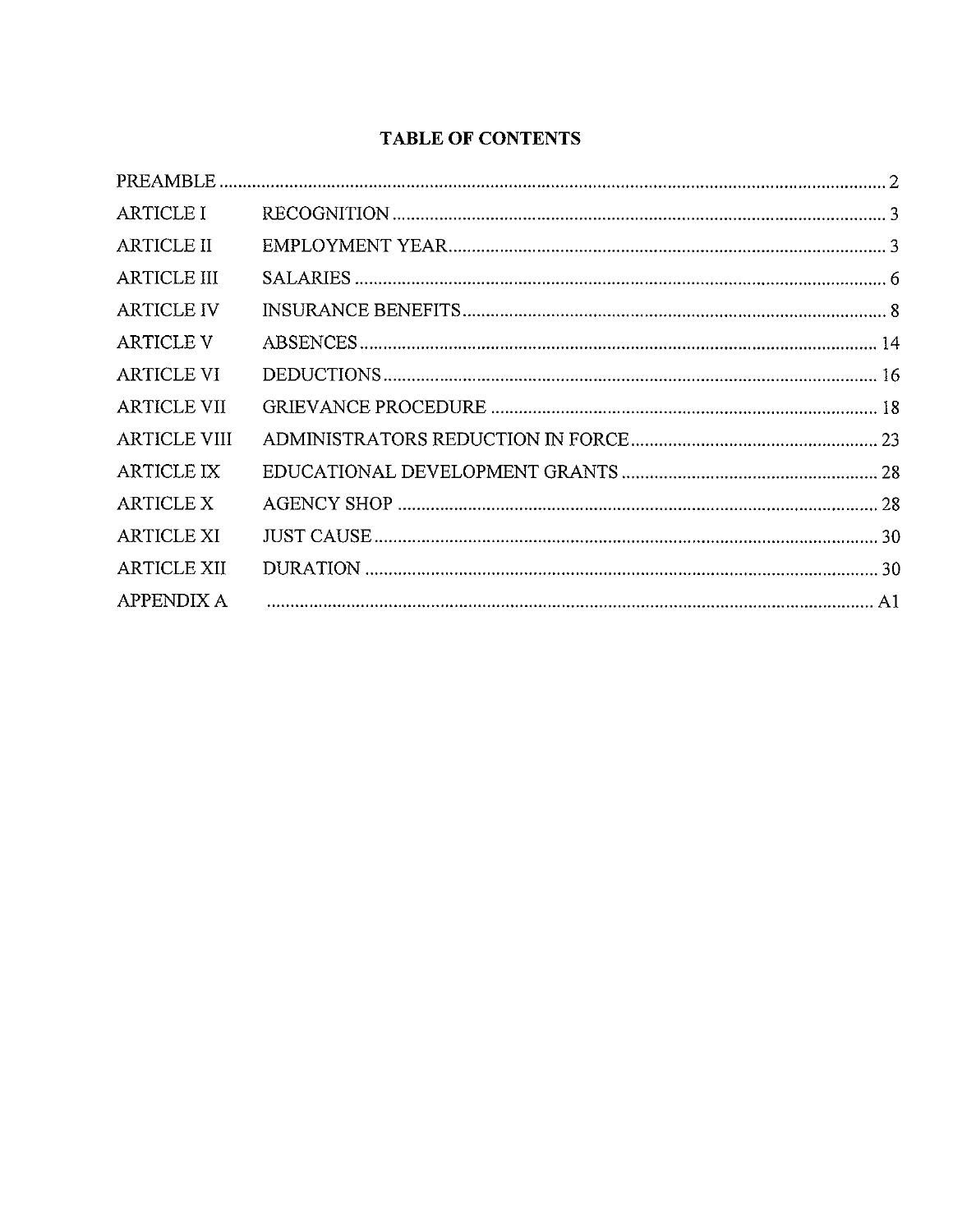AGREEMENT entered into effective as of July I, 2019 by and between the BOARD OF EDUCATION OF THE TOWN OF GREENWICH ("Board") and the GREENWICH ORGANIZATION OF SCHOOL ADMINISTRATORS ("GOSA").

IN CONSIDERATION of the agreements between the parties contained in this instrument, and intending to be bound legally, the parties agree as follows:

#### PREAMBLE

The parties hereby affirm it to be their mutual intent and common goal to provide superior education through the effective utilization of resources including staff and facilities.

The parties understand and accept that to achieve this common goal they necessarily must observe the following standards and practices:

- 1. Administrators are responsible for enforcing Board policies at the school level. As members of the professional administrative staff they are expected to make constructive contributions toward the administration of the entire school system.
- 2. There shall be participation, consultation and, when appropriate, negotiations between the parties in the formulation and modification of personnel policies and regulations which directly affect the conditions of employment of Administrators.
- 3. Administrators will be expected to participate in staff development activities.
- 4. When any management prerogative is exercised so as to substantially affect the wages, hours or other conditions of employment of the Administrators, the parties shall enter into negotiations pursuant to Section  $10-153a$ , et. seq. of the Connecticut General Statutes as amended from time to time.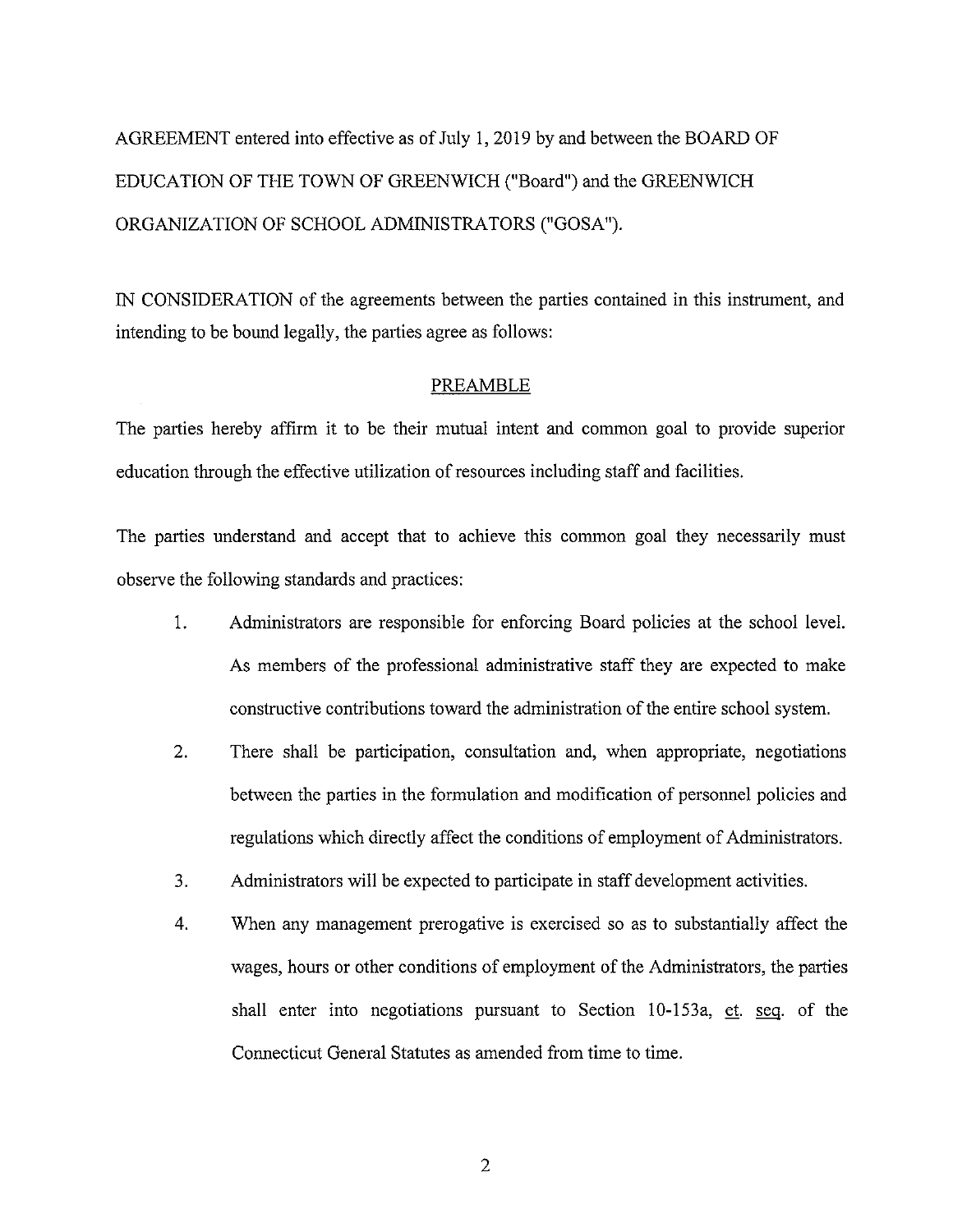#### **ARTICLE I**

#### **RECOGNITION**

Subject to and in accordance with the provisions of §10-153a through §I0-153m of the General Statutes of the State of Connecticut, as amended, the Board recognizes GOSA as the exclusive representative of all certified professional employees ("Administrators") employed, whether or not within the table of organization, and engaged in positions requiring an administrative certificate; provided, however, that only those Administrators whose employment is contemplated to be or actually turns out to be for forty-one (41) or more consecutive days shall be included; and further provided, that temporary substitutes, employees in any position not requiring an administrative certificate, the Superintendent of Schools, employees who act for the Board in personnel relations or budget preparation (e.g., Director of Pupil Personnel Service; Director of Operations; Deputy Superintendent; Assistant Director, Business; Director of Human Resources; and any other employees excluded by law shall not be included).

In the event that the Board establishes a new position which is to be filled by an Administrator represented by GOSA, at the option of the Board, the salary for the position will be established by agreement between the Board and GOSA or will be set by the Board subject to subsequent negotiations with GOSA as to the appropriate salary. Negotiations shall take place within a reasonable period of time after the salary is set by the Board, subject to  $$10-153f(e)$  of the Connecticut General Statutes, as amended.

#### **ARTICLE II**

#### **EMPLOYMENT YEAR**

A. GOSA recognizes that changes in the student school year and, thus, changes in the employment year are not a mandatory subject of negotiation, but can be determined by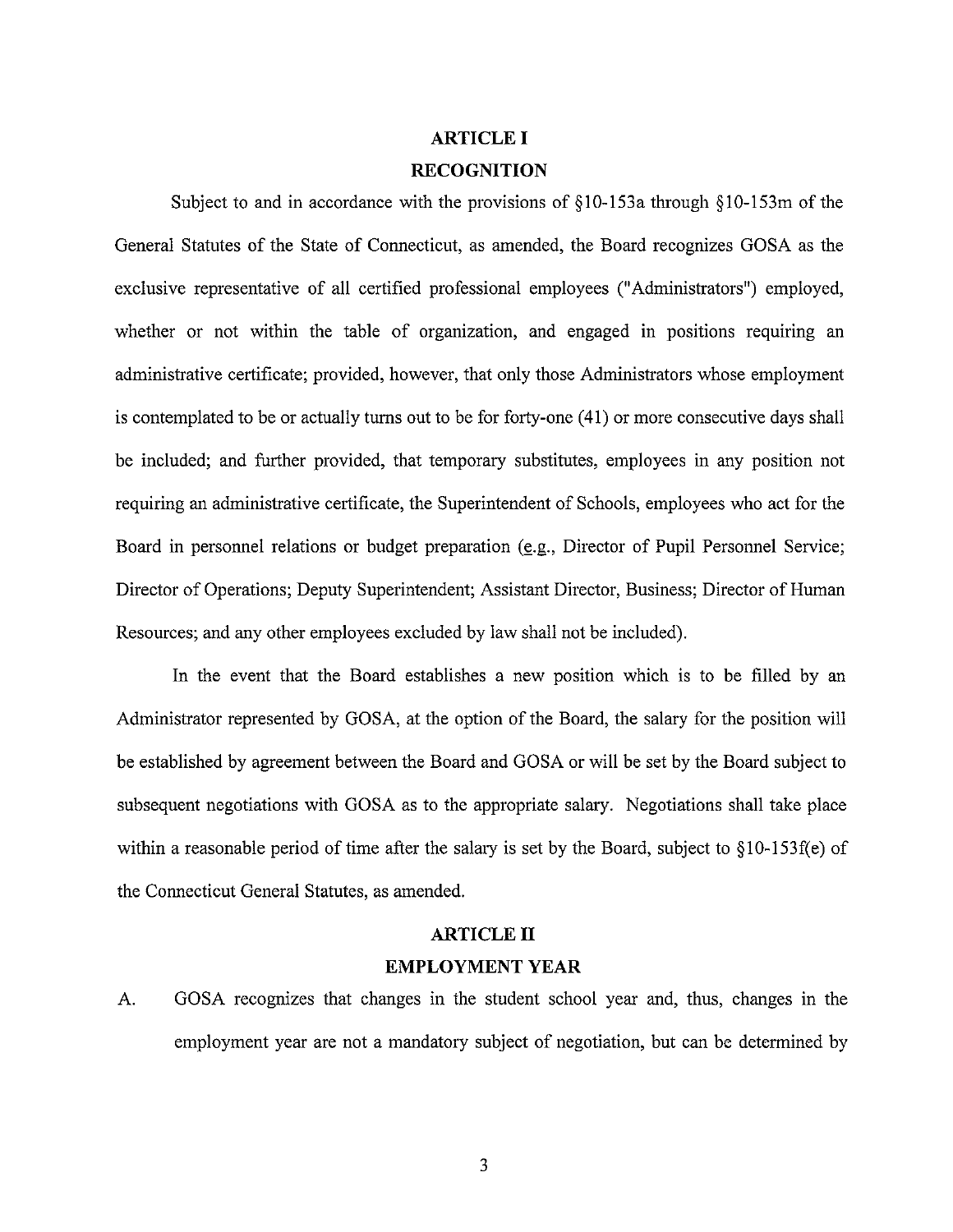the Board unilaterally. The Board recognizes, however, that changes in the employment year are subject to negotiations as to their impact on GOSA.

- B. The employment year for Headmasters, Middle School Principals, Elementary Principals, Assistant Headmaster, Housemasters, Coordinators, the Athletic Director and Middle School Assistant Principals shall be two hundred twenty-five (225) days.
- C. The employment year for Elementary Assistant Principals shall be two hundred and ten (210) days.
- D. The employment year for Program Administrators (Grades 9-12) shall be two hundred and twenty (220) days.
- E. The employment year for House Administrators and the Dean of Students shall be two hundred and twenty-five (225) days.
- F. If the work year is changed from that which is currently in effect, by state regulation or state statute, or by unilateral Board action, upon request by GOSA, the rate of pay for the revised work year will be established by agreement between the Board and GOSA or will be set by the Board subject to subsequent negotiations with GOSA as to the appropriate rate of pay. Negotiations pursuant to Section 10-153f(e) of the Connecticut General Statutes, as amended, from time to time shall take place within a reasonable period of time after the rate of pay is set by the Board.
- G. For each Administrator with a scheduled employment year of two hundred twenty-five (225) days or more, days may be added to or subtracted from the established employment year by mutual agreement between the Superintendent and the individual, to be compensated for on the basis of a fraction of the annual salary, the numerator of which fraction is equal to the number of days to be added or subtracted and the denominator of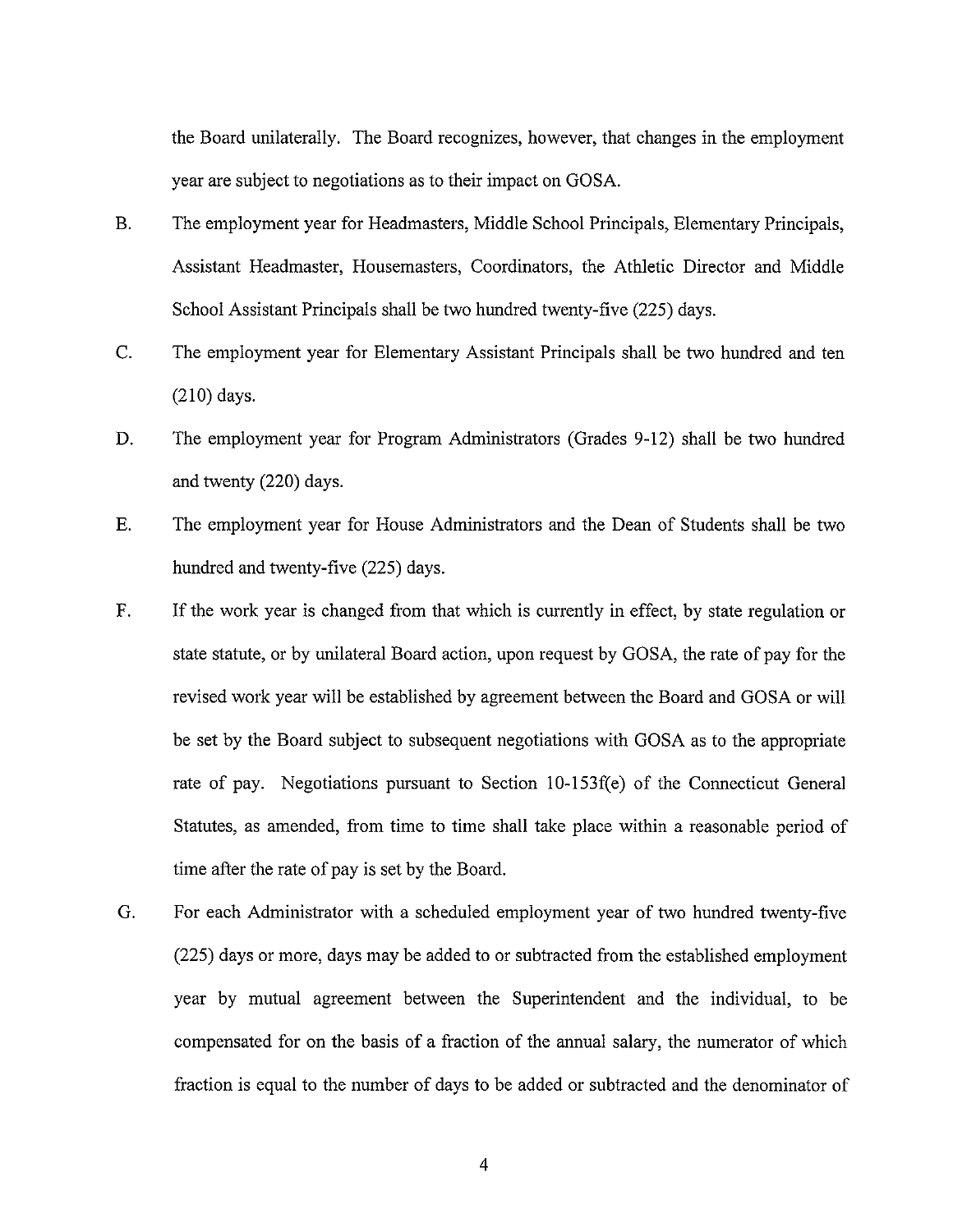which is equal to the employment year of the particular Administrator; provided, however, that if the Superintendent is seeking a reduction of greater than five (5) days, the prior approval of GOSA shall be obtained.

- H. For each Administrator with a scheduled employment year of less than two hundred twenty-five (225) days, days may be subtracted from the established employment year by mutual agreement between the Superintendent and the individual, at the individual's per diem rate. For each Administrator with a scheduled employment year of less than two hundred twenty-five (225) days, days may be added to the established employment year by mutual agreement between the Superintendent and the individual, to be compensated for on the basis of a fraction of the annual salary, the numerator of which fraction is equal to the number of days to be added or subtracted and the denominator of which is equal to the employment year of the particular Administrator; provided, however, that if the Superintendent is seeking a reduction of greater than five (5) days, the prior approval of GOSA shall be obtained.
- I. Each Administrator with a scheduled employment year of two hundred twenty-five (225) days or more who was employed prior to July I, 2021, shall be entitled in each contract year to one (1) day vacation for each two (2) years of completed service as an Administrator in the Greenwich school system to a maximum of five (5) days without reduction in pay. Vacation days shall be scheduled in accordance with reasonable policies of the administration so as to avoid adversely affecting the Greenwich school system. With the advance approval of the superintendent, administrators may carryover from one (1) contract year to the next up to five (5) days vacation; provided any vacation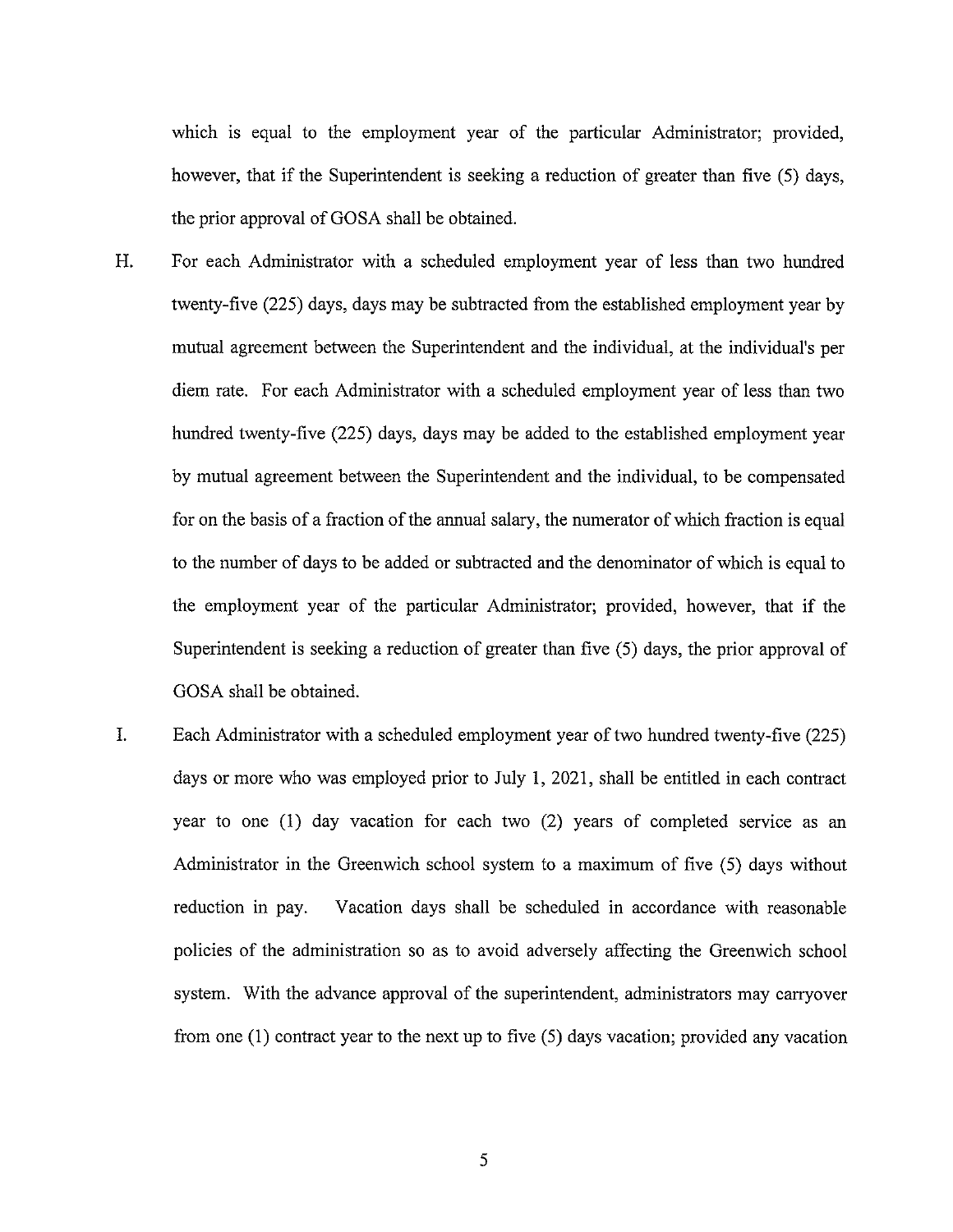days in excess of those permitted to be carried over shall be lost without compensation if not used within the contract year.

J. Any part-time Administrator shall receive his/her salary for the time worked as an Administrator *(e.g.,* .6 FTE is .6 times the administrative work year and conesponding salary). In working the administrative work-year, at the discretion of the Superintendent, for example, instead of working .6 of a day for each day of the week, the Administrator may fulfill the .6 FTE requirements by working equivalent full days but fewer days in the week *(e.g.,* three full days). Any practice to the contrary notwithstanding, a unit member with a part-time administrative assignment and a part-time teaching assigmnent will be paid for his or her administrative assigmnent proportionately based on this contract.

#### **ARTICLE III**

#### **SALARIES**

- A. The salaries of all persons covered by this Agreement shall be as set forth in Appendix A. All wage payments shall be made through direct deposit and the employee's pay advice shall be provided electronically. Employees shall provide the information necessary to the Town to implement direct deposit of wage payments.
- B. Each Administrator who was employed as an Administrator in the Greenwich Public School System as of July I, 1996 and who has twenty (20) or more years of service as a certified staff member in the Greenwich Public School System shall receive a "longevity" payment of one thousand two hundred dollars (\$1,200.00) in each year of this Agreement. Only an Administrator who was employed as an Administrator in the Greenwich Public School System as of July I, 1996 and is otherwise qualified under this Section shall receive any benefit under this Section. An Administrator who has not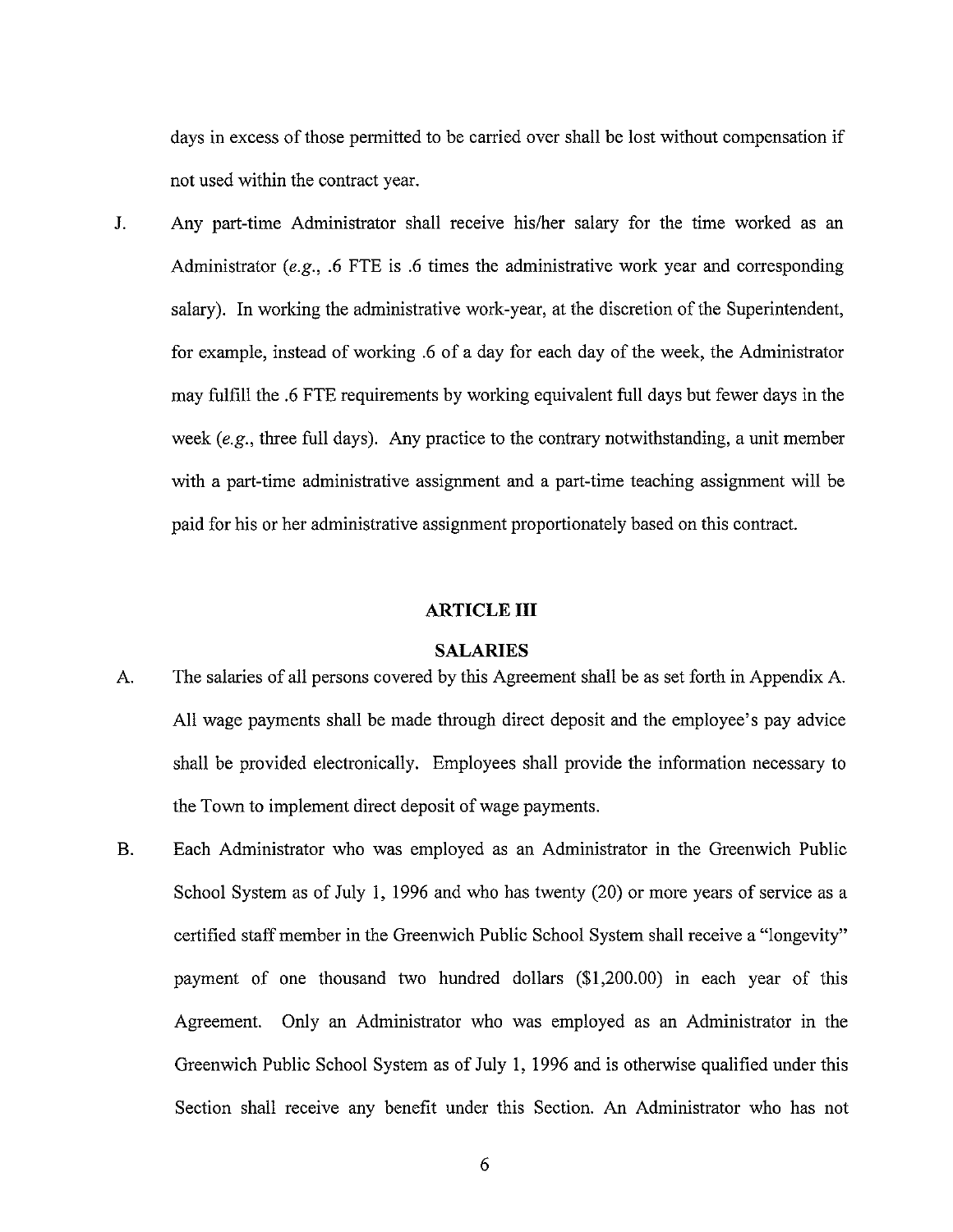attained twenty (20) or more years of service by July 1, 2016 but is otherwise qualified under this Section shall not receive any benefit under this Section.

- C. The Superintendent may, at his/her discretion, in an individual case of unsatisfactory performance take the following action as appropriate:
	- 1. In the case of an Administrator not at maximum, withhold the advancement of a step on the appropriate schedule.
	- 2. In the case of an Administrator at the maximum, hold the Administrator at the salary at which he/she was paid for the preceding school year.

If the Superintendent intends to take action under this Section, he/she shall notify in writing each affected Administrator prior to May 1<sup>st</sup>.

The withholding of step movement or a salary increase for unsatisfactory performance in accordance with this Section is subject to the provisions of Article XI, Just Cause.

- D. The grids for each year of the contract are attached.
- E. Each Administrator currently employed in the system shall advance one step on the schedule unless such advancement shall be withheld pursuant to Article III.
- F. The annual stipend for the Ph.D/Ed.D shall be \$2,000.
- G. Upon providing the Association and Administrators with sixty (60) days written notice, the Board may implement, on a one time basis, a five-day payroll lag without further negotiations with the Association. The lag shall be implemented by delaying the delivery of each bi-weekly pay check by one business day until a five day lag has been accomplished.

For example, upon implementation of the payroll lag the bi-weekly paycheck that would be due on a Friday will be issued on the following Monday. Thereafter, the next four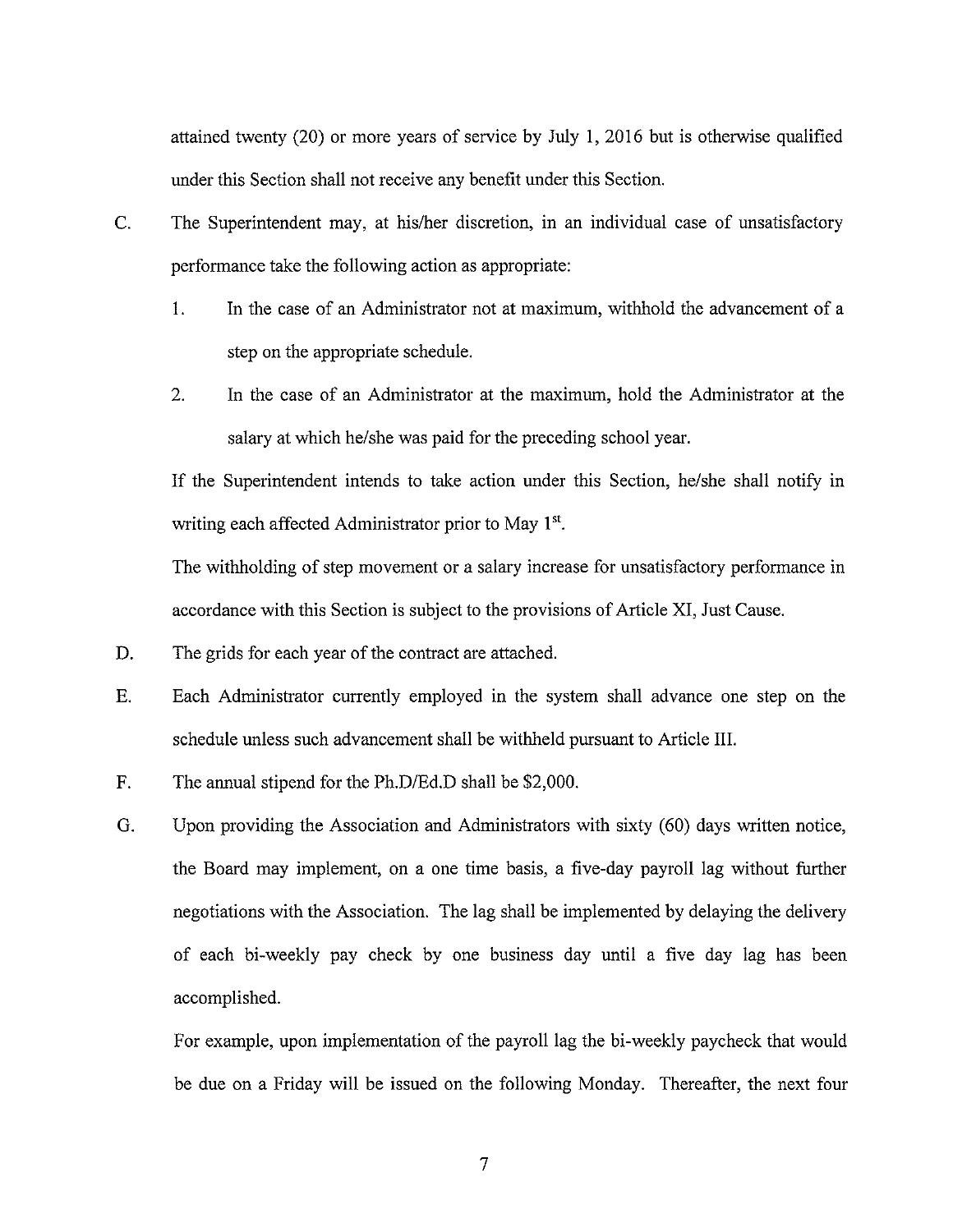successive bi-weekly paychecks will be issued on Tuesday, Wednesday, Thursday and Friday thereby creating a five-day payroll lag. Following the implementation of the payroll lag, newly hired Administrators will receive his or her first paycheck on a five day lag basis.

## **ARTICLE IV INSURANCE BENEFITS**

A. Effective July 1, 2019, each Administrator shall have the annual option to participate in the Connecticut Partnership Plan 2.0 (CPP) or to waive medical insurance. The plan benefits shall be as set forth in the CPP effective on July 1, 2019 including any subsequent amendments or modifications made to the CPP by the State and its employee representatives. The administration of the CPP, including open enrollment, beneficiary eligibility and changes, and other administration provisions shall be as established by the CPP.

B.

l. The percentage share of premium costs for medical insurance shall be eighty-six and one-half percent (86.5%) for the Board and thirteen and one-half percent (!3.5%) for the Administrator. The percentage share of premium costs for dental insurance shall be eighty-five percent (85%) for the Board and fifteen percent (15%) for the Administrator. Effective July l, 2020, the percentage share of premium costs for medical insurance and dental coverage shall be eighty-five percent (85%) for the Board and fifteen percent (15%) for the Administrator. Effective July 1, 2021, the percentage share of premium costs for medical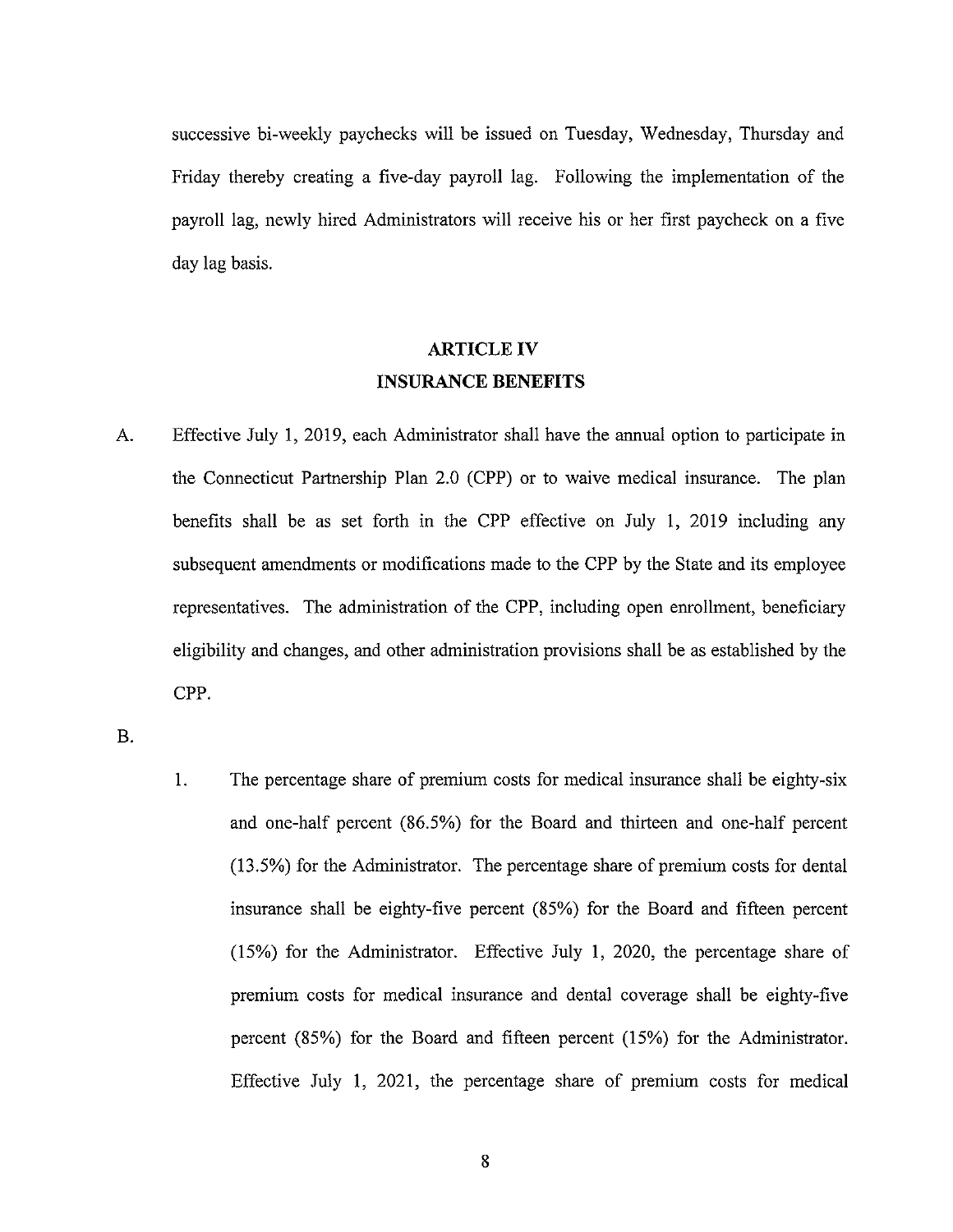insurance and dental coverage shall be eighty-three and one-half percent (83.5%) for the Board and sixteen and one-half percent (16.5%) for the Administrator. The Administrator's percentage share shall be deducted from paychecks on a pretaxed basis. The Administrator's percentage share of premium shall be based on individual, couple or family as appropriate.

- 2. In the event any of the following occur, the Board or the Association may reopen negotiations in accordance with Conn. Gen. Stat. Section  $10-153f(e)$  as to the sole issue of health insurance, including plan design and plan funding, premium cost share and/or introduction of replacement medical insurance in whole or in part.
	- i) If the SPP in its current form is no longer available; or if the benefit plan design of the SPP is modified as a result of a change in the State's collective bargaining agreement with SEBAC, if such modifications would substantially increase the cost of the medical insurance plan offered herein. Reopener negotiations shall be limited to health insurance plan design and funding, premium cost share and/or introduction of an additional optional health insurance plan; and/or
	- ii) If Conn. Gen. Stat. Section 3-123rrr et seg. is amended, or if there are any changes to the administration of the SPP, or if additional fees and/or charges for the SPP are imposed so as to affect the Board, any of which amendments, changes, fees or charges (individually or collectively) would substantially increase the cost of the medical insurance plan offered herein. Reopener negotiations shall be limited to health insurance plan design and funding, premium cost share and/or introduction of an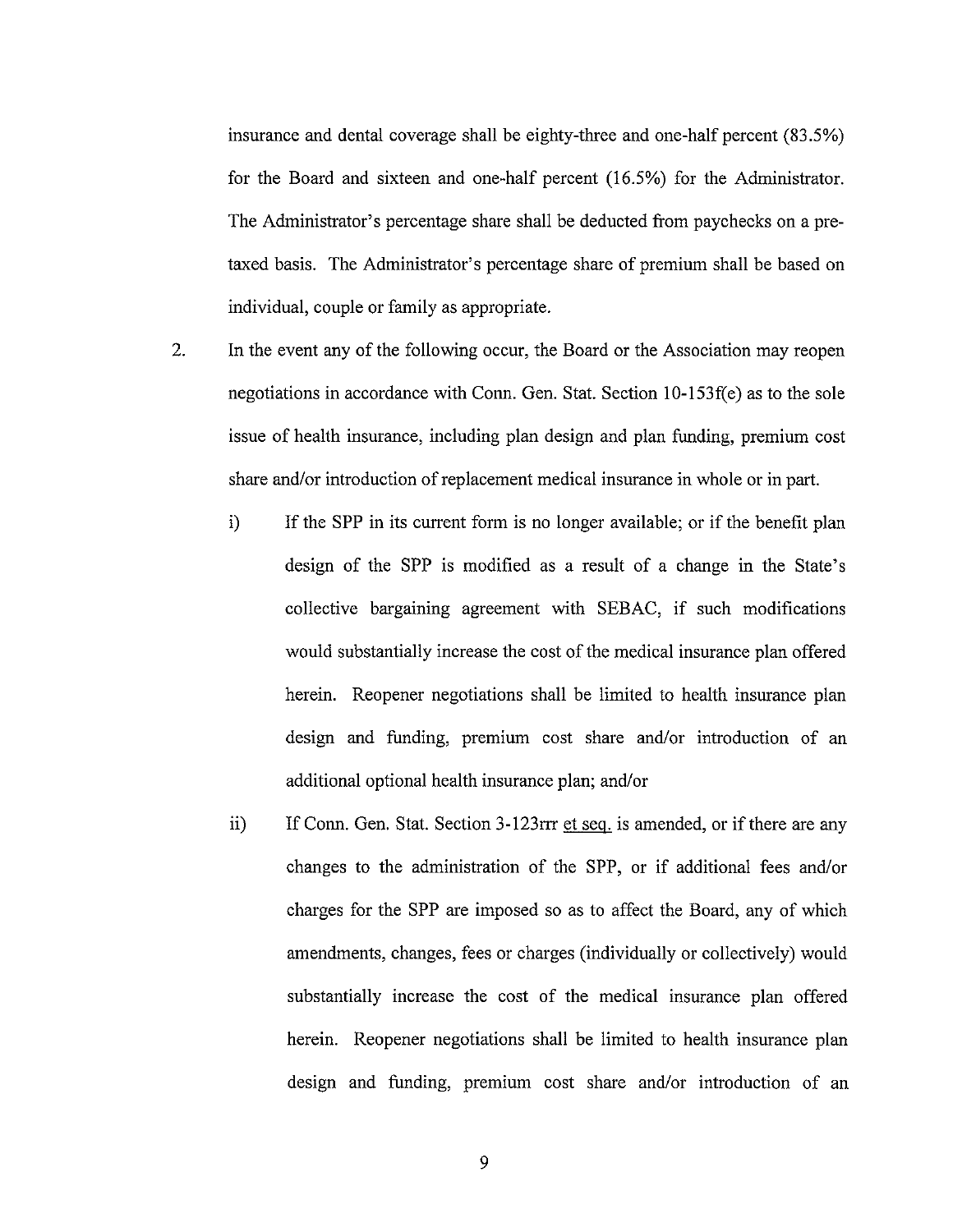additional optional health insurance plan; and/or

- iii) If the cost of medical insurance plan offered herein is expected to result in the triggering of an excise tax under The Patient Protection and Affordable Care Act ([ACA; P.L. 111-148], as amended, inter alia, by the Consolidated Appropriations Act of 2016 [P.L. 114-113]) and/or if there is any material amendment to the ACA that would substantially increase the cost of the medical insurance plan offered herein. Reopener negotiations shall be limited to health insurance plan design and funding, premium cost share and/or introduction of an additional optional health insurance plan.
- 3. In any negotiations triggered under this Section as well as negotiations for a successor to this collective bargaining agreement, the parties shall consider the plan set forth in Article IV of the 2013-2016 collective bargaining agreement between the Board and the Association to be the baseline for such negotiations, and the parties shall consider the following additional factors:
	- Trends in health insurance plan design outside of the SPP;
	- The costs of different plan designs, including a high deductible health plan structure and a PPO plan structure.

Should such negotiations be submitted to arbitration for resolution, the arbitration panel shall consider the foregoing in applying the statutory criteria in making its ruling.

C. The Board shall pay or have paid on a periodic basis to an appropriate insurance representative designated by the Board for a policy or policies on which the Board is the named owner and which is or are managed by the Board through its administrative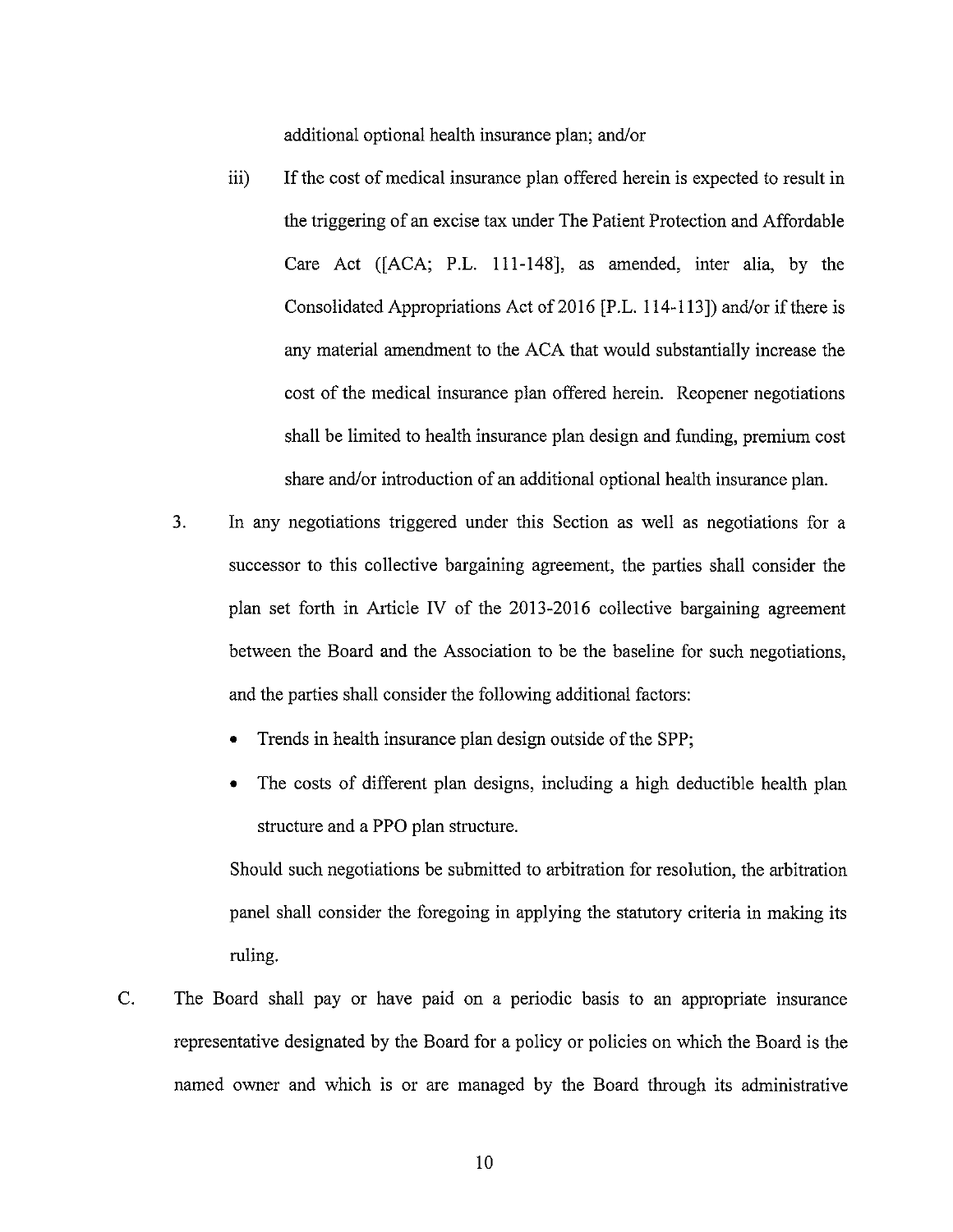employees with the use of a third party administrator for the submission of claims to the insurance company for each year of this Agreement the following insurances:

- 1. The Board shall pay one hundred percent (100%) of the premium cost for term life insurance for each regular full-time Administrator in a face amount of equal to three (3) times the Administrator's compensation, rounded to the nearest one thousand dollars (\$1,000.00). This insurance shall also cover accidental death and dismemberment.
- D. Participating Administrators shall make an annual election for coverage. Changes during the year will be permitted only if a "Qualified Life Event", as enumerated in IRC Section 125, occurs. Changes then requested must be on account of and consistent with the Qualified Life Event and requested within thirty-one (31) calendar days of such event as required by IRC Section 125. Qualified Life Events are defined as follows:
	- 1. The Administrator's marriage or divorce.
	- 2. The death of the Administrator's spouse or dependent.
	- 3. The birth or adoption of a child of the Administrator.
	- 4. Termination of employment or commencement of employment of the Administrator's spouse.
	- 5. The Administrator or spouse switches from full-time to patt-time or parttime to full-time employment.
	- 6. The taking of an unpaid leave of absence by the Administrator or spouse.
	- 7. Separation from service.
	- 8. A significant change in the health coverage of the Administrator or spouse due to the spouse's employment.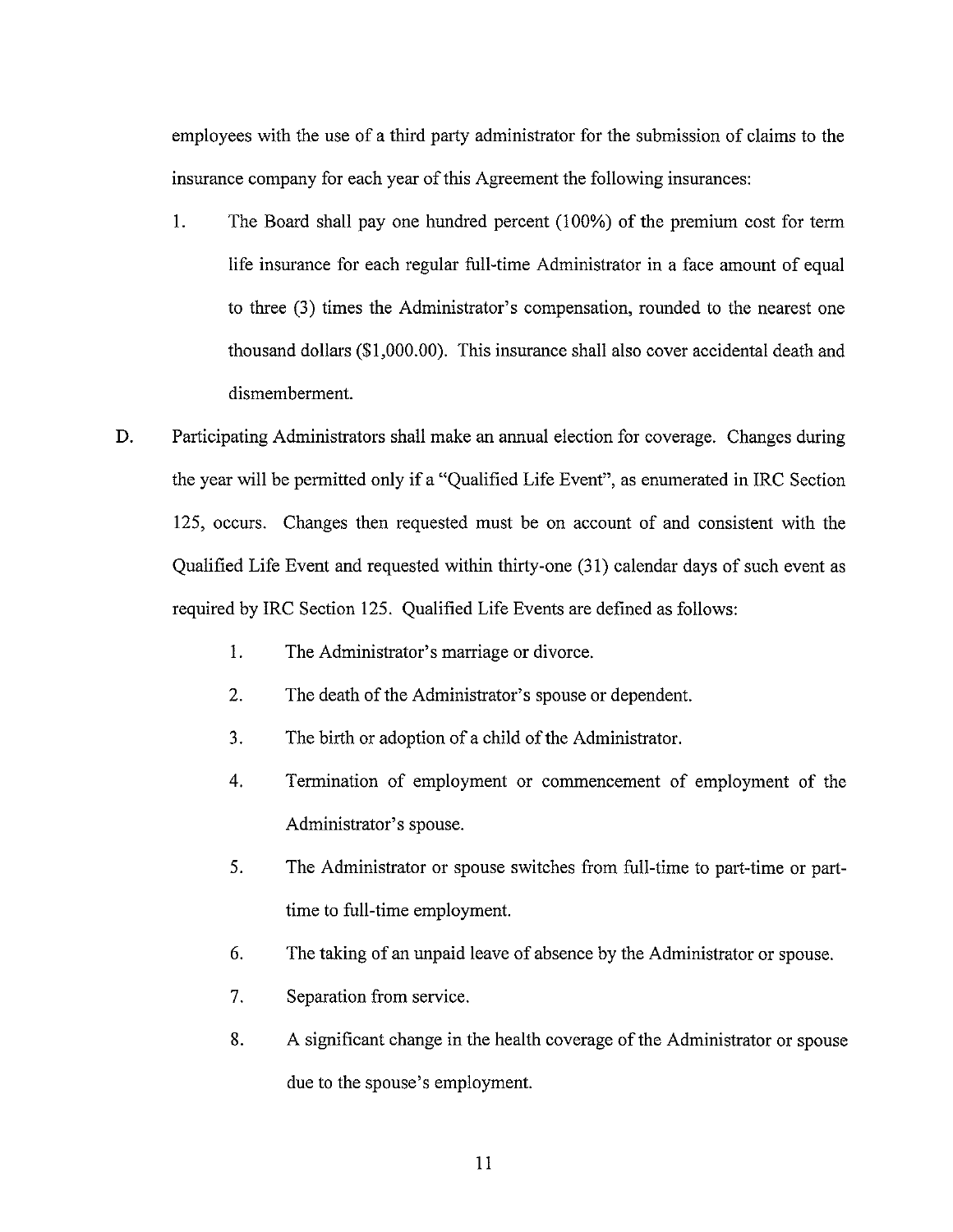If the Administrators wish to change medical plan options as a result of a Qualified Life Event, they may do so without any imposition of pre-existing conditions or limitations or medical evidence requirements.

- E. Each Administrator may enroll in Flexible Spending Accounts (FSAs) for both medical care and dependent/elder care pursuant to IRC Sections 125 and 129 during the enrollment period prior to the start of each calendar year. For each calendar year that an Administrator enrolls in a medical care FSA, the Board shall make a three hundred dollar (\$300) contribution to the Administrator's medical care FSA. FSA unused balances at the end of the calendar year are forfeited to the individual administrator, except for certain post calendar year withdrawals permitted by IRS Code and regulation. The total amount forfeited shall be re-deposited on a pooled basis into the FSA medical and/or dependent/elder accounts of each Administrator in the subsequent calendar year.
- F. In lieu of purchasing a policy or policies of insurance, the Board directly or through the Town may act as a self-insurer.
- G. Insurance benefits shall not be provided for an Administrator whose certified assignment is less than one-half  $(\frac{1}{2})$  time.
- H. The Board will provide for each eligible Administrator who desires it, a disability income protection plan, which shall commence on the 181st day of disability and provide the following:
	- 1. Sixty percent (60%) of the Administrator's annual salary, not to exceed seven thousand five hundred dollars (\$7,500.00) per month.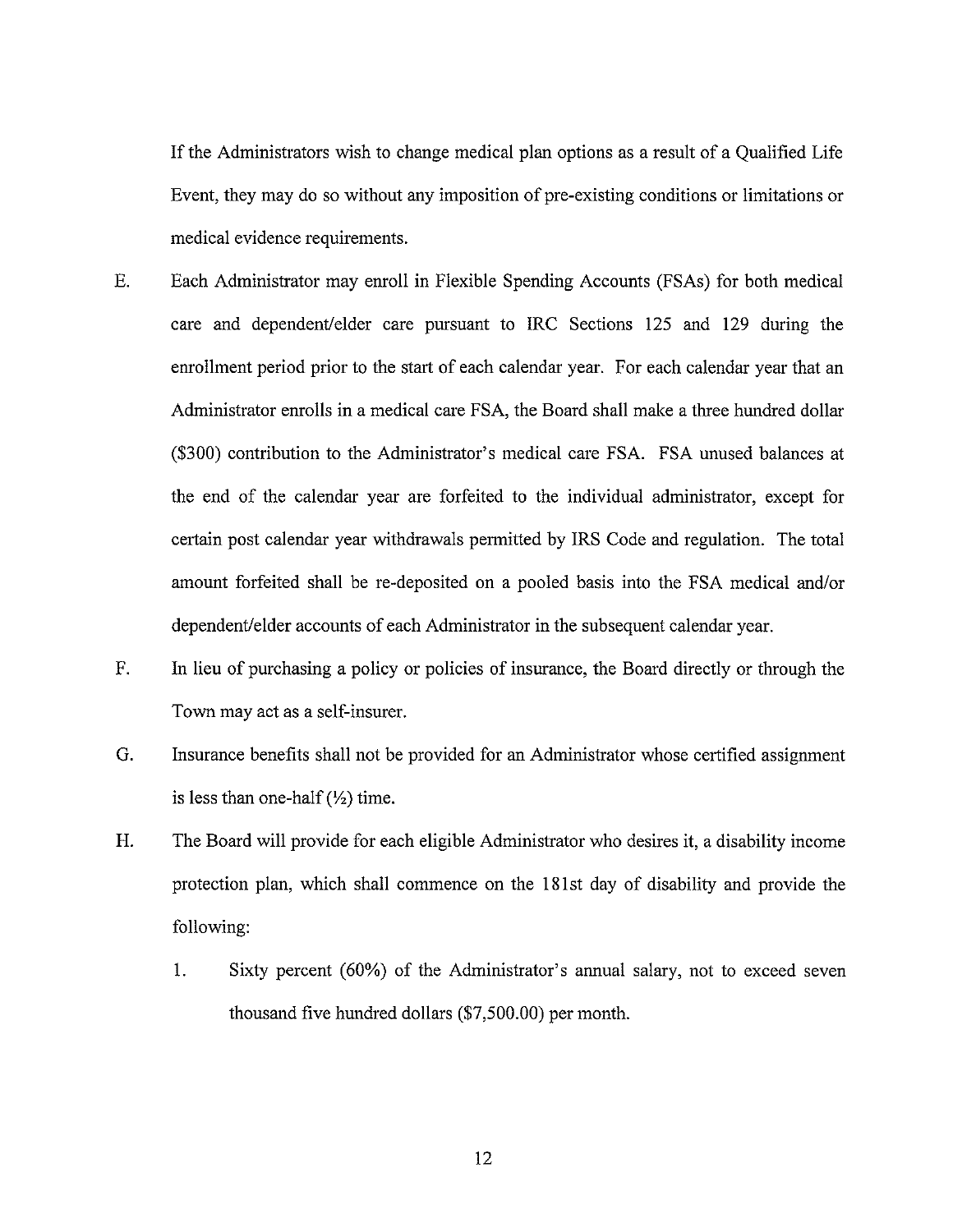- 2. Payment will continue until the disability ceases, the Administrator becomes eligible for full retirement benefits under the Connecticut State Teachers' Retirement Fund, or he or she reaches age 65, whichever occurs first.
- 3. Benefits will be offset by any amount paid toward the disability by Federal Social Security, benefits payable under the Connecticut State Teachers' Retirement disability plan, Workers' Compensation, and any other offset generally found in long-term disability plans.
- 4. Except as provided in this Agreement the disability income protection plan shall be in accordance with the terms and conditions of the Long-Term Disability Income Plan of the Greenwich Organization of School Administrators, Town of Greenwich, Board of Education.
- I. Any Administrator who leaves the employ of the Board and is entitled to immediate payment of the benefits under the State Teachers' Retirement Act is eligible to carry health and accident insurance until Medicare eligible at the group rate and at his or her own expense.
- J. Notwithstanding anything to the contrary in this Article, Medicare, as available, shall be the primary coverage for the Administrator or his or her spouse.
- K. Any past practice to the contrary notwithstanding, when spouses are both eligible for the health insurance, dental and prescription plans offered by the Board, they may each elect to participate and pay the established premium cost sharing amount, or to have one spouse covered by the other with the participating spouse paying the applicable cost sharing amount single, couple or family coverage.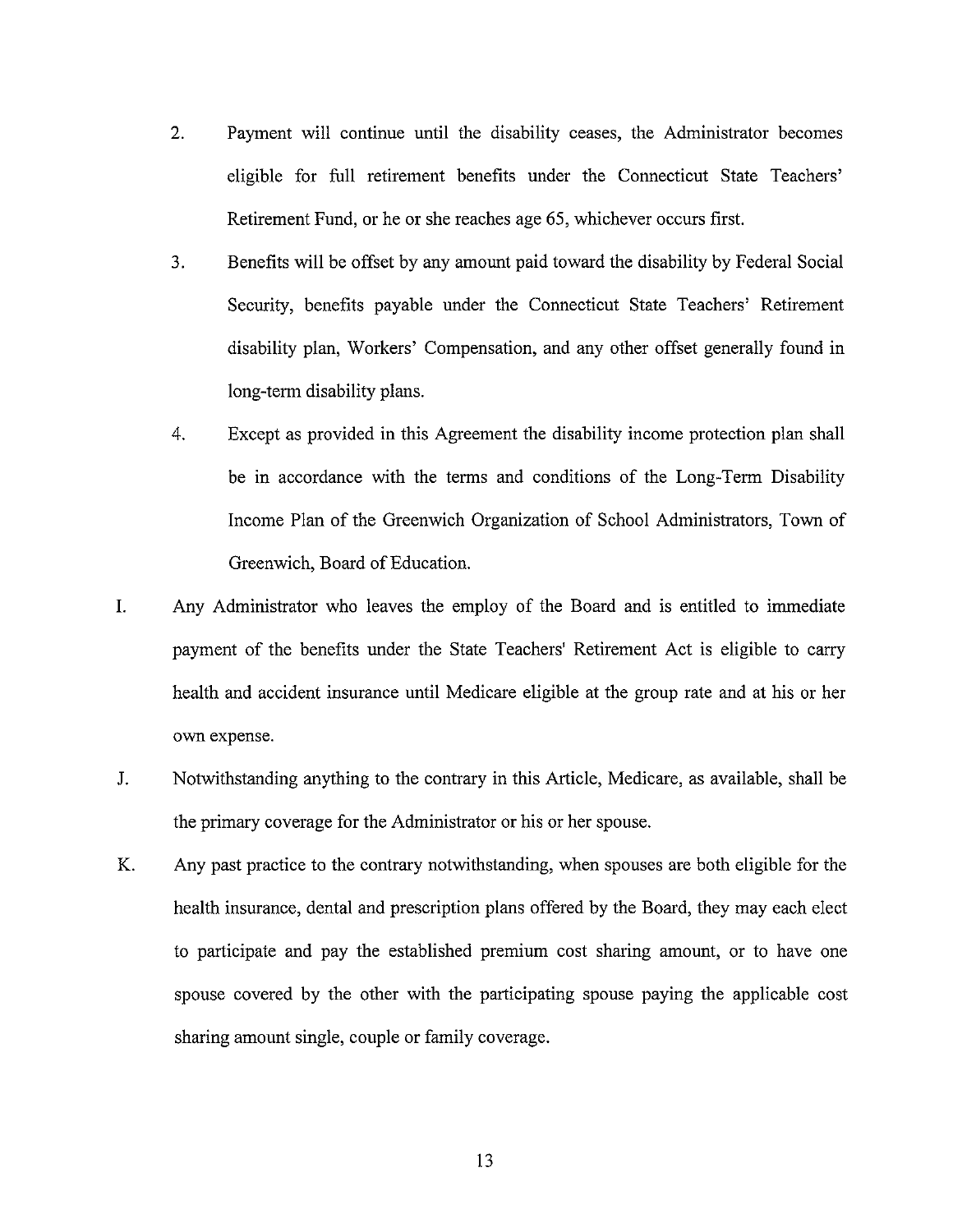# **ARTICLEV ABSENCES**

## A. **Sick Days**

- 1. Each Administrator shall receive eighteen (18) days sick leave per year.
- 2. Sick leave shall be cumulative to the same number of days as are in the Administrator's work year (e.g., an Administrator with a work year of 225 days may accumulate 225 days).

## B. **Available Upon Retirement**

1. If at the time of his/her retirement from the Greenwich School System, an Administrator, who was employed as an Administrator in the Greenwich Public School System as of July 1, 1996 (or who was employed as a teacher in the Greenwich Public School System as of July 1, 1997 and subsequently became without break in service an Administrator in the Greenwich Public School System), has accumulated and is entitled to sick leave and is eligible to collect, immediately, benefits under the Teachers' Retirement System as set forth in the Connecticut General Statutes, or if such an Administrator had accumulated and was entitled to sick leave immediately prior to his/her death while employed by the Greenwich School System, then the Board shall pay a lump sum benefit to the Administrator or to his/her heirs or estate equal to fifty percent (50%) of his/her accumulated sick leave computed at the rate of his/her last position with the Board, provided that in no instance shall he/she be paid a benefit equal to more than forty (40) days sick leave computed on the lesser of (a) the average per diem rate for Administrators actually employed as of July 1, 1996 (or if a teacher who became an Administrator as set forth above, the average per diem rate for teachers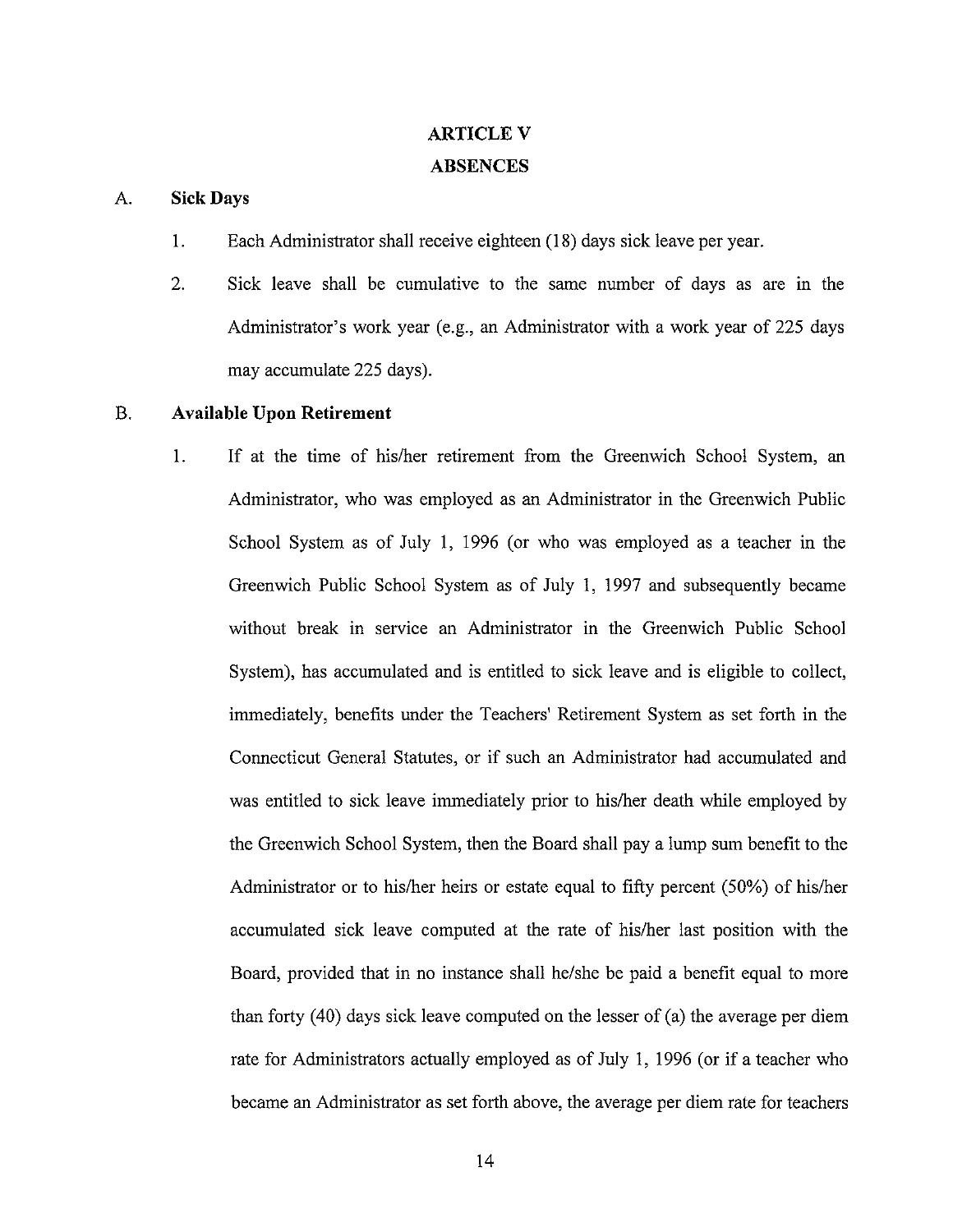actually employed as of July I, 1997), or (b) the particular Administrator's per diem rate as of July I, 1996 (or if a teacher who became an administrator as set forth above, the particular teacher's per diem rate as of July 1, 1997). The benefit will be paid either in a lump sum or, at the direction of the recipient, to a IRC Section 403(b) plan. The Administrator shall have the duty of keeping the Board advised of his/her current address, and the Board shall incur no liability if payments are sent to the last supplied address. In the event an Administrator dies prior to receiving all payments, any balance remaining to be paid shall be paid in one lump sum to his/her estate. Only an Administrator who was employed as an Administrator in the Greenwich Public School System as of July 1, 1996 (or who was employed as a teacher in the Greenwich Public School System as of July 1, 1997 and subsequently without break in service an Administrator in the Greenwich Public School System) and is otherwise qualified under this Section shall receive any benefit under this Section.

2. An Administrator shall notify the Board, in writing, at least five (5) months in advance of the retirement date, of his/her intention to retire and the manner in which he/she wishes any accumulated sick leave to be paid. Notification of intent to retire shall be irrevocable unless there are unusual circumstances for desiring to revoke the notification and, at the time the Administrator desires to revoke the notification, the Board has not filled or eliminated the retiring Administrator's position. Notice of the manner of payment shall be irrevocable unless there are unusual circumstances for desiring to revoke the notification. Failure to notify the Board, in writing, by at least February 1st of the year in which the Administrator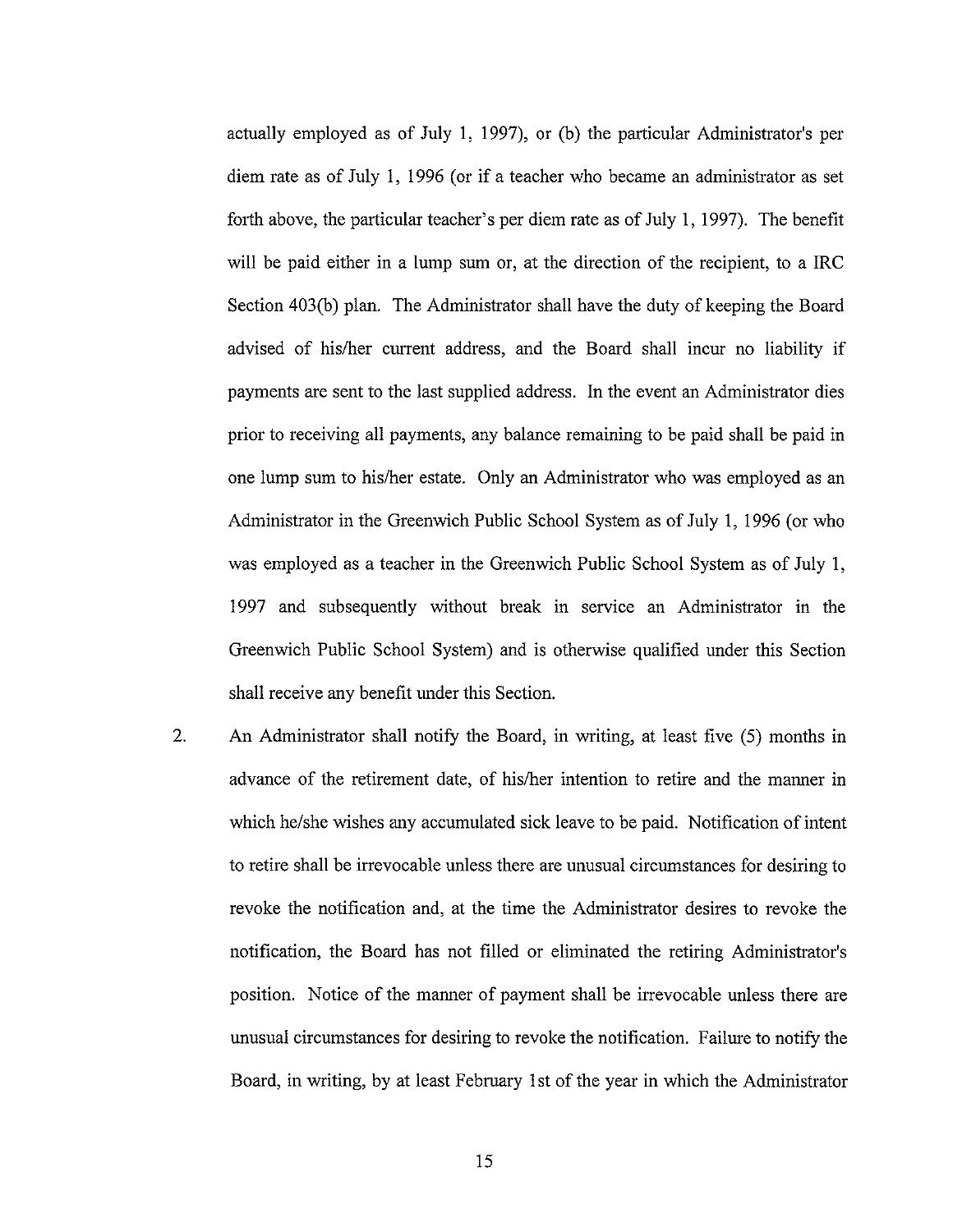intends to retire of the Administrator's intention to retire shall, unless in the Board's discretion there are unusual circumstances, result in loss of fifty percent (50%) of any accumulated sick leave to which the Administrator would otherwise be entitled on retirement. Failure to notify the Board of the manner of payment shall, unless there are unusual circumstances, be grounds for the Board to make payments in one lump sum.

## C. **Bereavement Days**

Each Administrator shall be entitled to request and receive up to five (5) days bereavement leave in each year. Under unusual circumstances up to an additional five (5) days bereavement leave may be granted. Bereavement leave shall be granted upon request for the death of a member of the Administrator's immediate family (defined as spouse, parent, grandparent, child, sibling, stepchild, grandchild, legal guardian, or legal ward, or any other relative living in the household of the Administrator). Bereavement leave may be granted upon request for the death of any other relative, or, where unusual circumstances dictate the need for leave, for the death of another person. Bereavement leave under this section shall only be granted for the number of days necessary to travel to and from the attendance at funeral services. Bereavement leave shall be granted without loss of pay and shall not be cumulative.

#### D. **Personal Days**

All Administrators are entitled to three (3) personal days.

## **ARTICLE VI**

#### **DEDUCTIONS**

## A. GOSA dues will be deducted according to Article X.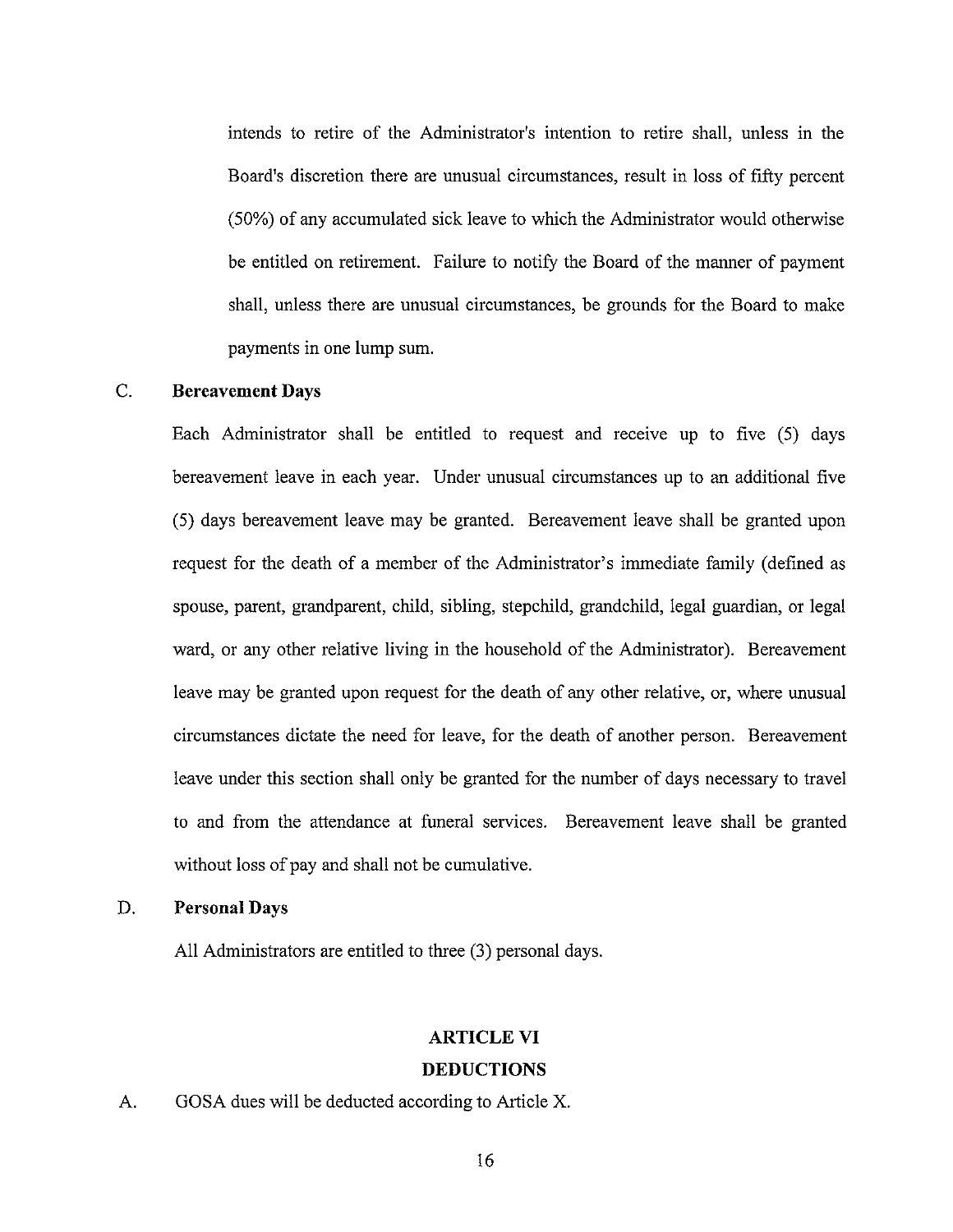- B. In addition to those payroll deductions required by law and this Agreement, and dues deductions which an Administrator instructs be made in accordance with Section A of this Article, and medical premium deductions in accordance with Article IV, an Administrator may name in writing on an approved authorization form to be submitted by September 1, his/her choice of any of the following three (3) deductions to be made from his/her payroll check in such amount as he/she selects and is allowed by law:
	- 1. **Tax Shelter:** The Board shall make payments to the tax sheltered annuity, as agreed by the parties.

Such funds shall be distributed by mutual agreement and shall not be subject to matching employee contribution.

The tax-sheltered annuity contribution shall be a part of the Administrator's base salary, which is reported to the State Teachers' Retirement Board.

- 2019-2022 Annuity contribution shall be \$4,750 for designated 225-day administrators and \$3,127 for other administrators, which shall be considered part of armual base salary, subject to TRB requirements.
- 2. **United Way.**
- 3. **Members Credit Union.**
- C. If an Administrator terminates in writing a deduction during a contract year, there shall be no replacement deduction for the remainder of that contract year.
- D. All payroll deductions shall be made on a twenty-six (26) bi-weekly payroll basis with the exceptions of employee contributions to the Teachers Retirement system which shall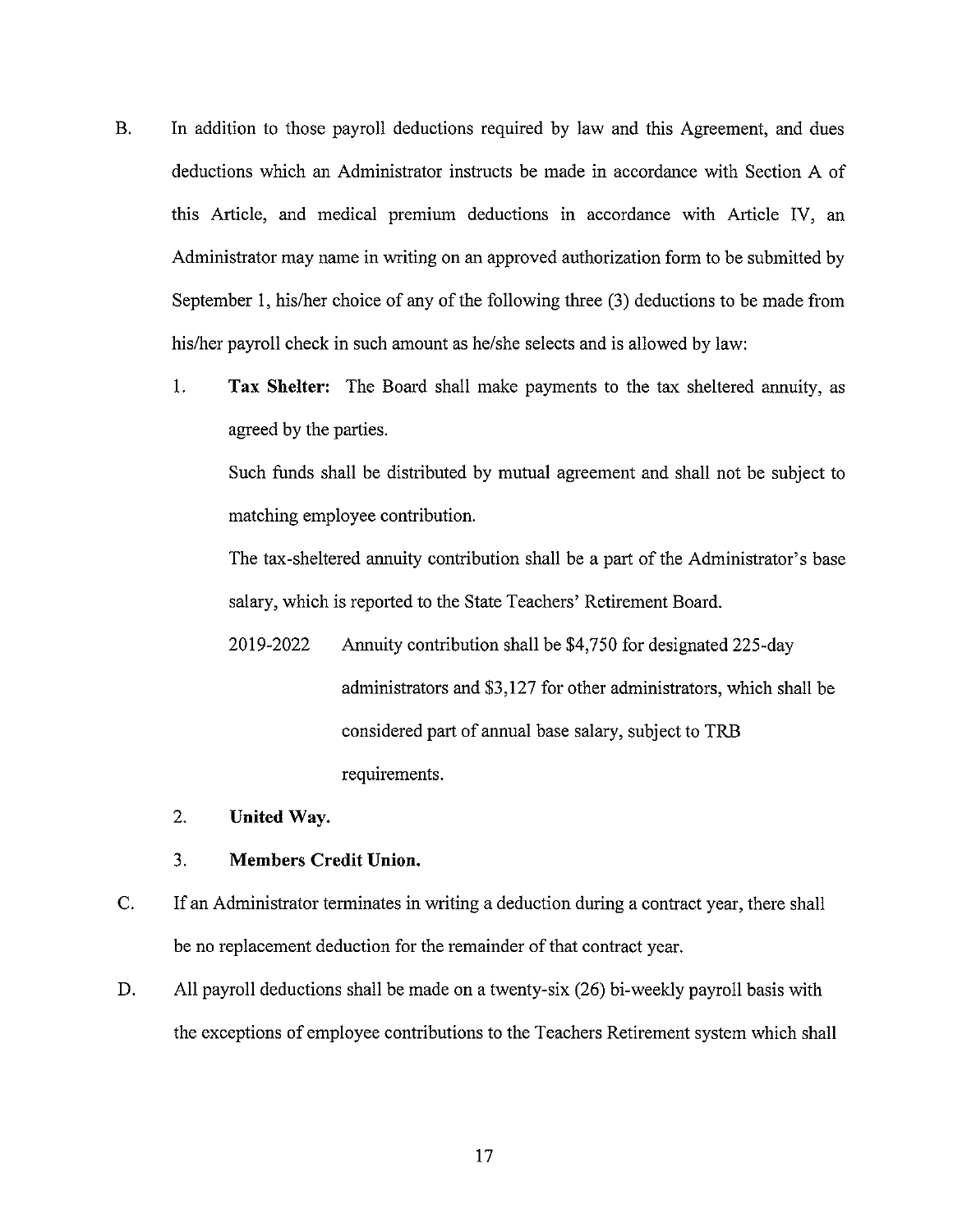be deducted over twenty bi-weekly payrolls and Flexible Spending Account deductions which shall be deducted over twenty-two bi-weekly payrolls.

#### **ARTICLE VII**

## **GRIEVANCE PROCEDURE**

## A. **Purpose**

The purpose of the grievance procedure is to secure, at the lowest possible administrative level, equitable solutions to problems affecting the welfare or working conditions of an individual Administrator or group of Administrators.

## B. **Definitions**

- 1. "Grievance" means a complaint by one or more Administrators or by GOSA that there has been an alleged violation of, or variations from the provisions of this Agreement or the interpretation, meaning, or application hereof; or based upon variations from other rules, regulations, administrative directives or policies of the Board of Education; or based on a claimed failure to follow the established procedures of the school district's evaluation and support programs.
- 2. "Day" shall mean a work day.

## C. **Time Limit**

1. If an Administrator does not file a grievance in writing as provided in this Article within twenty (20) days of the time at which the Administrator first knew or should have known of the facts constituting the grievance, then the grievance shall be waived.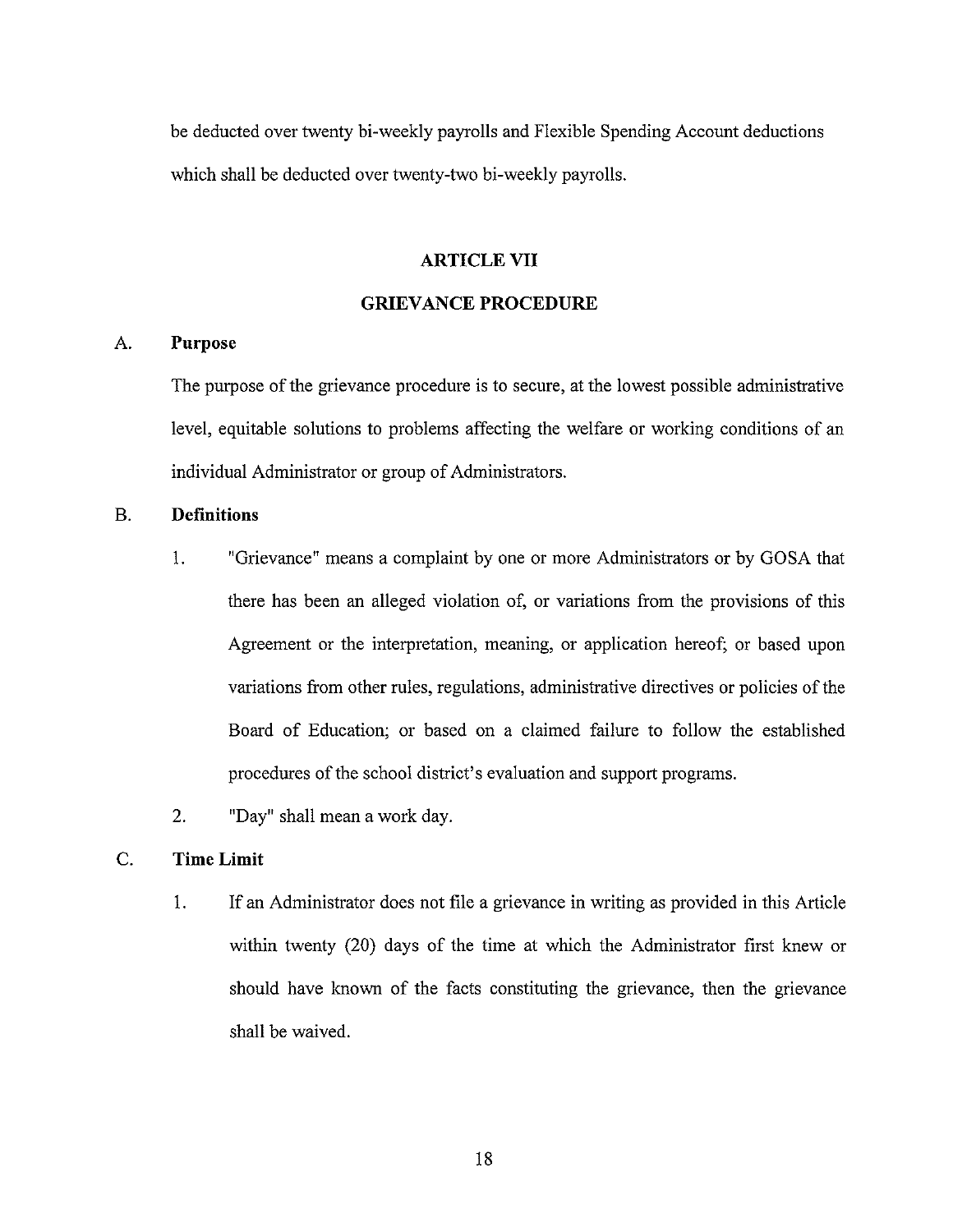- 2. Since it is important that grievances be processed as rapidly as possible, any indication of a number of days shall be considered as a maximum and every effort shall be made to expedite the process.
- 3. Any specified time limit may be extended by mutual agreement in writing.

## D. **Informal Procedure**

Any Administrator may discuss a potential grievance informally with any appropriate person, but no such discussion shall affect the time limit of Section C of this Article.

## E. **Formal Procedure**

- 1. Level One
	- a. If an Administrator desires to file a formal grievance, he/she shall do so in writing at Level One with the Superintendent of Schools, setting forth a brief statement of the grievance and the remedy sought.
	- b. If an Administrator files a formal grievance at Level One with the Superintendent of Schools, within ten (10) days after receipt of the grievance, the Superintendent of Schools or his/her designee shall meet with the aggrieved Administrator. Within seven (7) days of that meeting, the Superintendent shall deliver a written decision to the aggrieved Administrator. A record of that meeting shall be kept by the Superintendent and by GOSA until final resolution of the grievance.

## 2. Level Two

If the aggrieved Administrator is not satisfied with the decision of the Superintendent of Schools at Level One, or if no decision has been made within seven (7) days after the meeting, the aggrieved Administrator may, within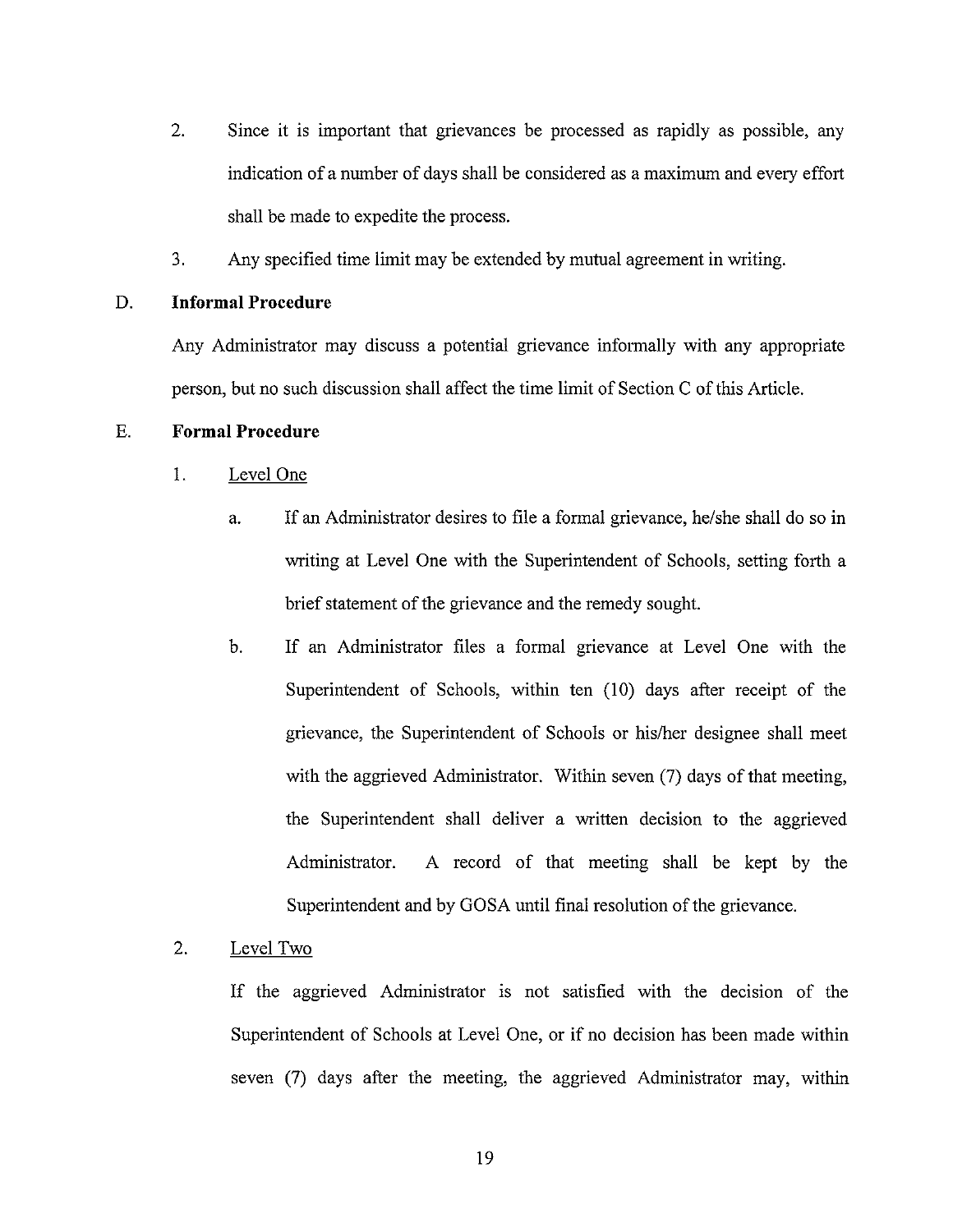seventeen (17) days after the meeting, file his/her grievance at Level Two with the Board, and within ten (10) days after receipt of the grievance the Board or its subcommittee shall meet with the aggrieved Administrator. Within ten (10) days of that meeting, the Board shall deliver its written decision to the aggrieved Administrator. A record of that meeting shall be kept by the Superintendent and by GOSA until final resolution of the grievance.

- 3. Level Three
	- a. If the aggrieved Administrator is not satisfied with the decision of the Board at Level Two, or if no decision is rendered within ten (10) days after that meeting, then if the grievance is based solely upon an alleged violation of, or variations from the provisions of this Agreement or the interpretation, meaning, or application hereof, or based on a claimed failure to follow the established procedures of the school district's evaluation and support programs, the aggrieved Administrator may, within seventeen (17) days after the meeting, request in writing of the president of GOSA that such aggrieved Administrator's grievance be submitted to arbitration, in which case the parties shall proceed in accordance with such of the remaining paragraphs of this section as are applicable.
	- b. Within five (5) days of receiving a request by an aggrieved Administrator that his/her grievance be submitted to arbitration, GOSA shall determine whether or not to submit the grievance to arbitration, and if GOSA determines to file the grievance for arbitration at Level Three, the president of GOSA shall, within ten  $(10)$  days after the request by the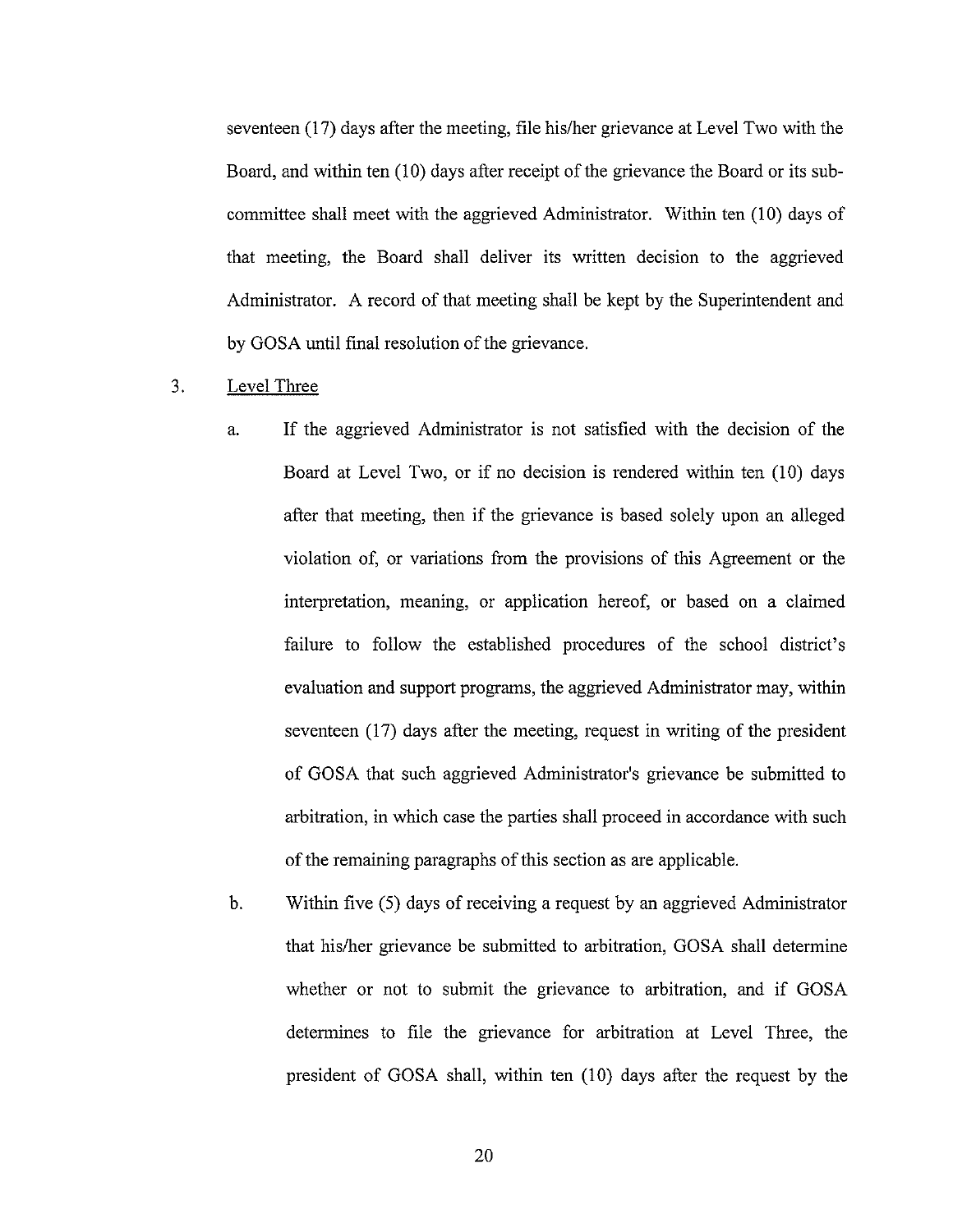aggrieved Administrator that the grievance be submitted to arbitration, notify the Board in writing of that decision to file for arbitration at Level Three, and the Chairman of the Board and the aggrieved Administrator or president of GOSA shall, within ten (10) days after such written notice to the Board, jointly select a single arbitrator who is an experienced and impartial person of recognized competence. If the parties are unable to agree upon an arbitrator, then within seventeen (17) days after such written notice to the Board the president of GOSA may request arbitration before a single arbitrator in accordance with the rules of the American Arbitration Association.

- c. The arbitrator selected shall promptly take such steps as he/she deems necessary to dispose of the grievance; provided the issue of arbitrability, if raised, shall be determined by the arbitrator prior to hearing the substantive grievance, and further provided that the arbitrator shall limit his/her decision to the interpretation, application, or enforcement of the express terms of this Agreement and shall have no power to make any decision which is contrary to, and inconsistent with, or varies the express terms of this Agreement.
- d. The arbitrator shall, as soon as possible, render his/her decision in writing to all parties in interest. The decision of the arbitrator shall be final and binding upon all parties in interest, but the decision shall not be binding or cited as controlling precedent with respect to any other dispute.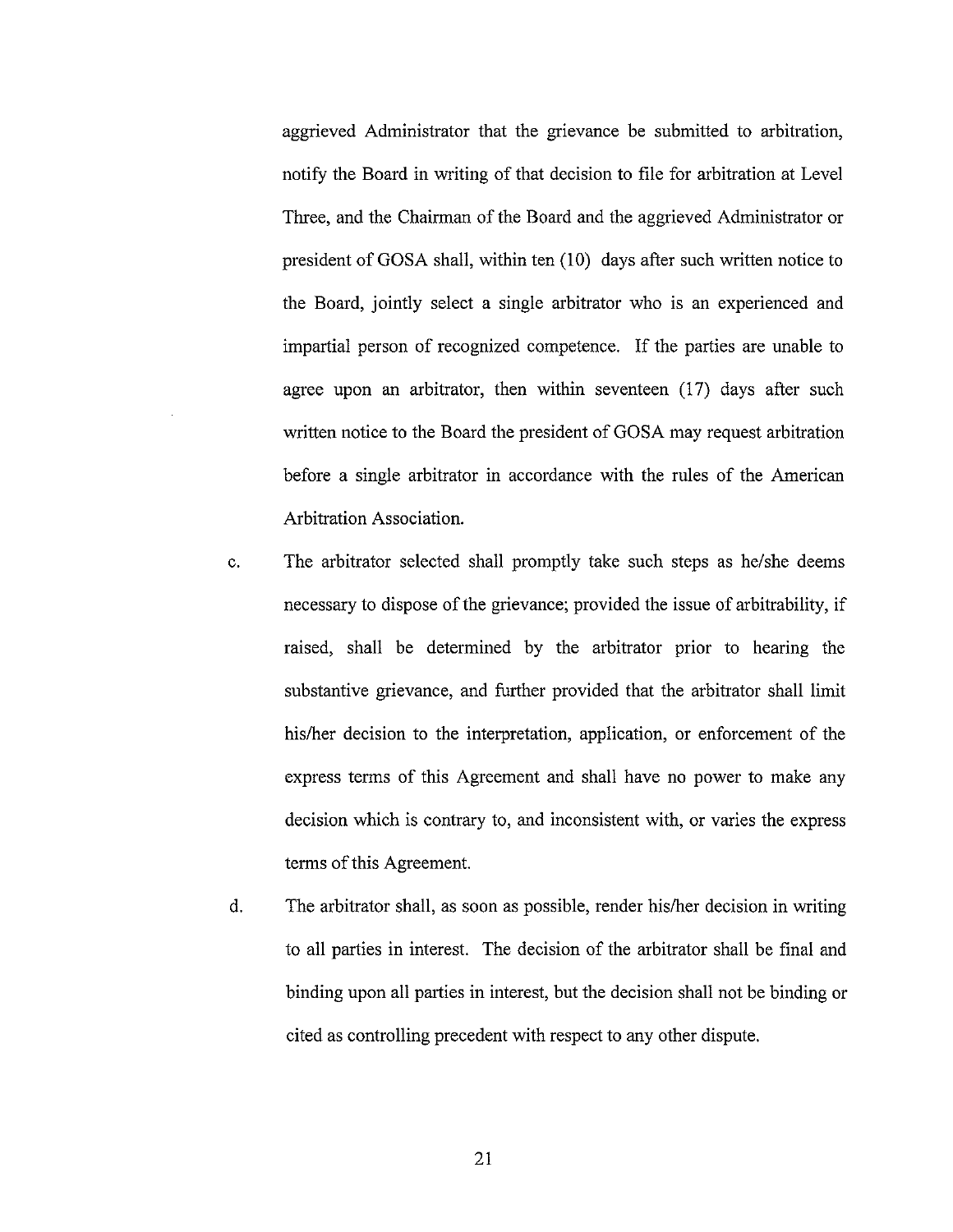- e. The costs for the services of the arbitrator shall be borne equally by the Board and GOSA.
- f. Miscellaneous
	- 1. Any party may act by duly authorized agent, representative or subcommittee.
	- 2. Any party in interest may be represented at Levels One, Two, or Three of the formal grievance procedure by a person of his/her own choosing except that he/she may not be represented by a representative of any collective bargaining unit other than GOSA. When an Administrator is not represented by GOSA, GOSA shall have the right to be present and state its views at all formal stages of the procedure.
	- 3. The parties shall make available to each other all data not privileged under law which is in their possession and control and which bears on the issues raised by the grievance.
	- 4. If a specific method of considering a grievance is provided by law or statute, then such method shall be the exclusive procedure and this grievance procedure shall not apply.
	- 5. Documents, communications, and records having to do with a grievance handled under this procedure shall, if kept, be filed separately from the aggrieved Administrator's regular personnel file.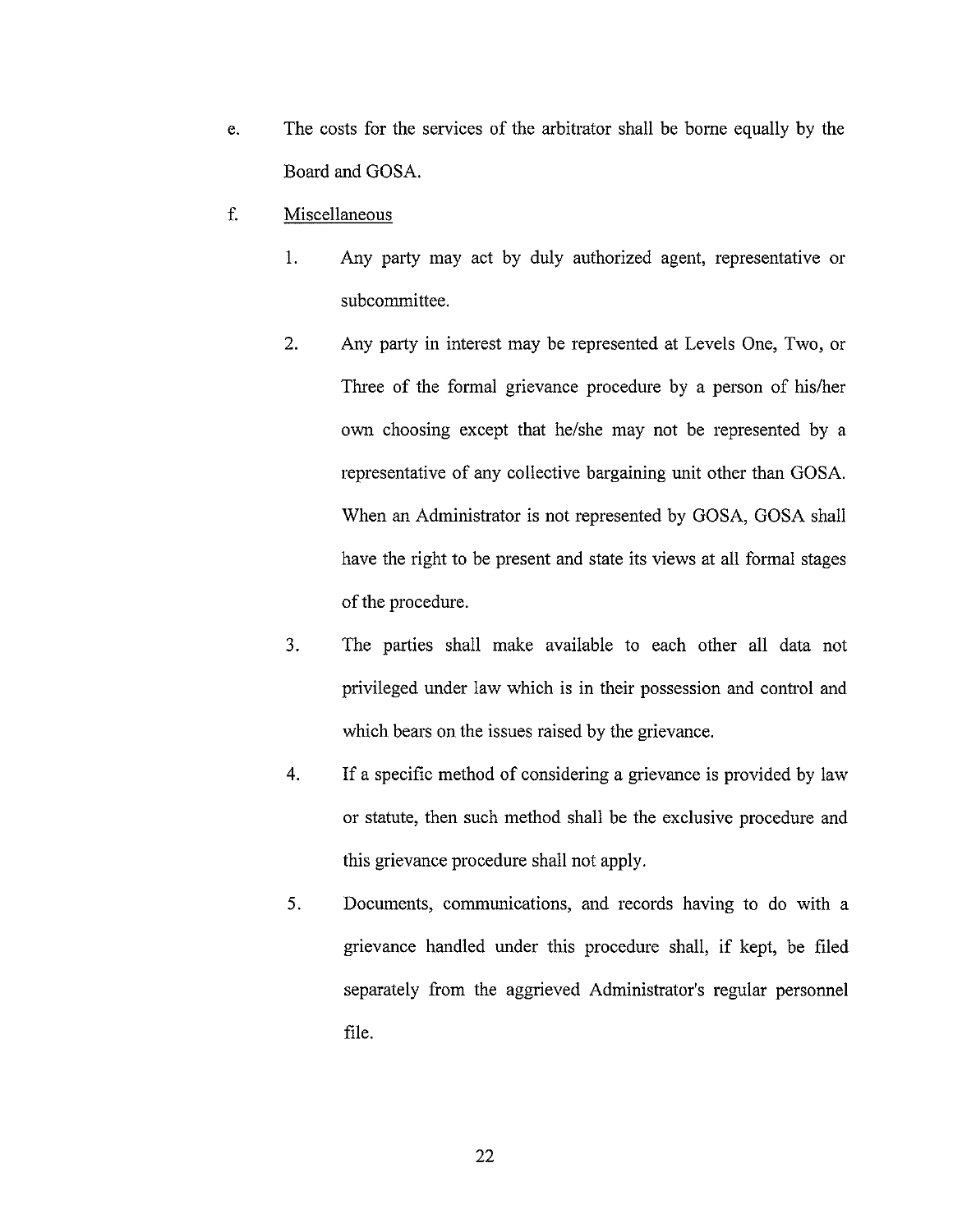6. Forms for filing and processing grievances shall be prepared by the Superintendent and made available to anyone requesting them.

#### **ARTICLE VIII**

## **ADMINISTRATORS REDUCTION IN FORCE**

- A. Administrators reduction in force, by definition for purposes of this Article, is a decrease in the number of members of the certified staff employed by the Greenwich Board of Education in positions represented by GOSA other than by retirements, resignations, leaves of absence, non-renewals, or dismissals not based on elimination of position.
- B. If the Board deems it necessary to make a reduction in force so that a current Administrator will not retain his/her current position, insofar as possible the Board shall give six (6) months notice to such Administrator.
- C. When the Board deems it necessary to make a reduction in force, the following criteria shall be used:
	- 1. The Board shall determine the administrative position, which is to be eliminated as a result of the Administrators reduction in force (e.g., elementary principal).
	- 2. If there is more than one Administrator employed in the particular job title in which the administrative position is to be eliminated, the selection of the Administrator to be displaced will be made from the group of Administrators employed in the particular job title containing the eliminated job (e.g., elementary principal). Certification, general competence, administrative skills, skills considered vital to the needs of the system, and seniority shall be factors used to make this selection.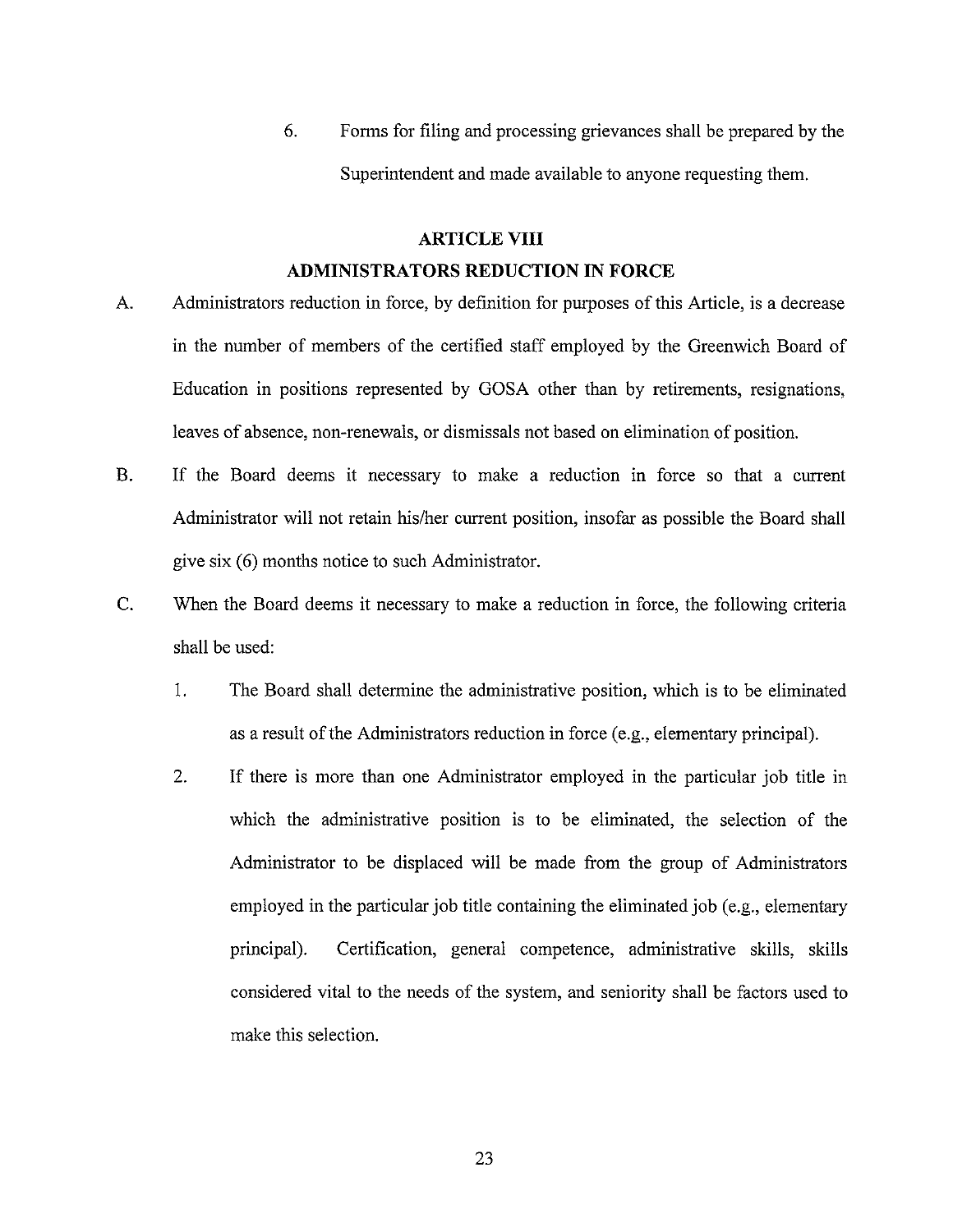- 3. Each Administrator who is to be displaced as a result of Administrators reduction in force shall be offered any open position represented by GOSA for which he/she is certified and qualified; provided, however, that if the Board must make a selection to fill the position from the Administrator who is to be displaced and from one or more other tenured members of the certified staff employed by the Greenwich Board of Education, the selection shall be made on the basis of the following: certification, general competence, skills considered vital to the needs of the system, and seniority.
- 4. Ifthere is no open position represented by GOSA in which the Administrator who is to be displaced is employed pursuant to subsection 3, the Administrator who is to be displaced shall be offered a full-time teaching position for which he/she is certified and qualified; provided, however, that if the Board must make a selection to fill the position from the Administrator who is to be displaced and from one or more other tenured members of the certified staff employed by the Greenwich Board of Education, the selection shall be made on the basis of the criteria set forth in the collective bargaining agreement negotiated with the teachers' bargaining unit, which criteria shall not discriminate against the Administrator on the basis of his/her administrative service.
- D. Any Administrator, with a scheduled employment year of two hundred twenty-five (225) days or more, employed as a result of an administrative reduction in force either in an administrative position or in a teaching position pursuant to this Article shall, if such employment results in a lower salary, receive a termination allowance while employed in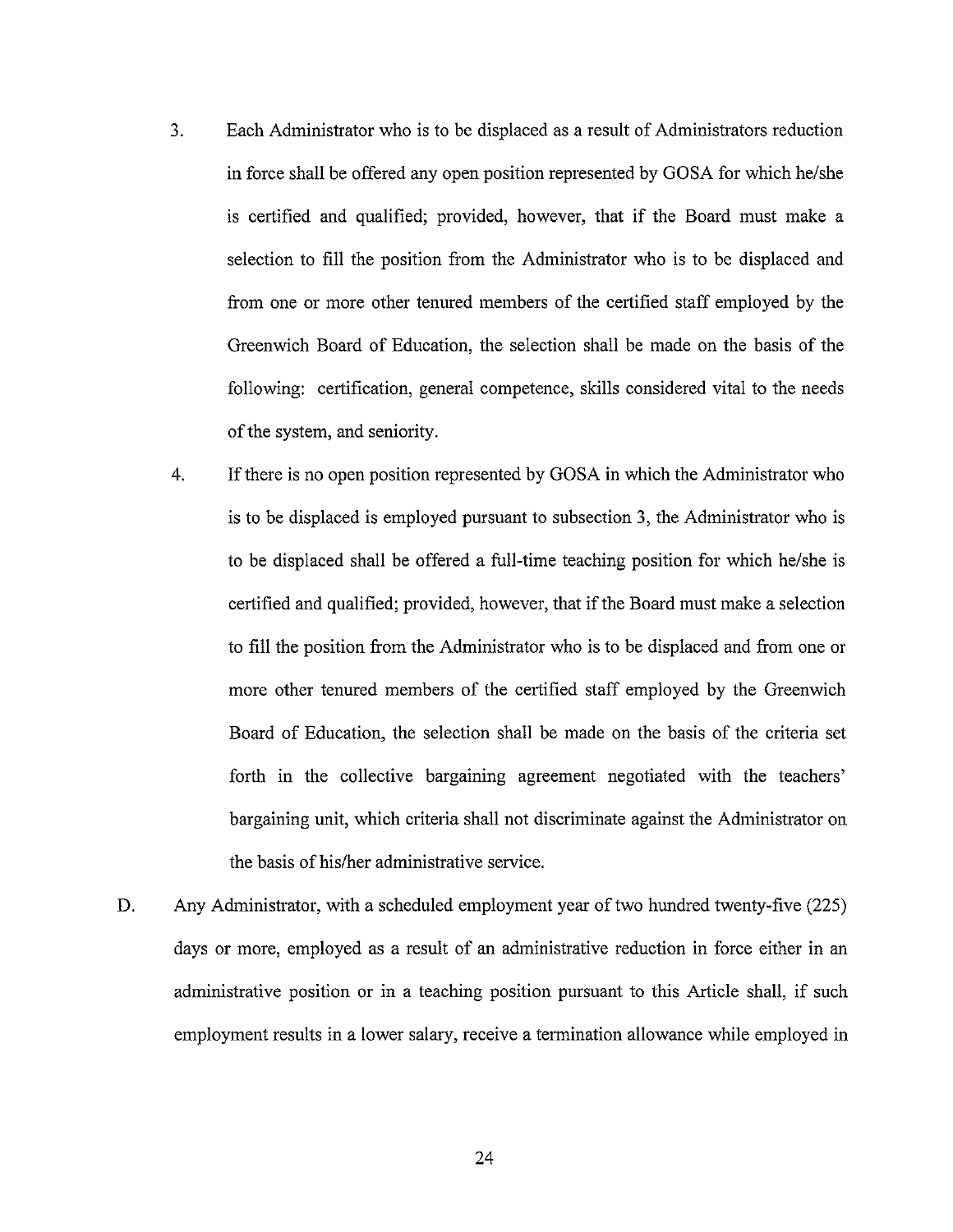the Greenwich Public Schools in addition to the teaching or lower administrative salary which he/she is paid as follows:

First Year: Eighty percent (80%) of the difference between the salary received and the Administrator's salary at the time the Administrator was notified of displacement;

Second Year: Fifty-five percent (55%) of the difference between the salary received and the Administrator's salary at the time the Administrator was notified of displacement;

Third Year: Thirty percent (30%) of the difference between the salary received and the Administrator's salary at the time the Administrator was notified of displacement;

Fourth Year: Ten percent (10%) of the difference between the salary received and the Administrator's salary at the time the Administrator was notified of displacement; and

Fifth Year and After: No further termination allowance. A displaced Administrator who does not work in the Greenwich Public Schools shall receive no termination allowance.

E. If an Administrator is terminated and involuntarily transferred to a teaching position or lower paying administrative position, or resigns as an Administrator for reasons other than an Administrator's reduction in force and is employed in a teaching position in the Greenwich Public Schools, the Superintendent shall, in the case of involuntary transfer for other than disciplinary or unsatisfactory performance reasons, and in the case of a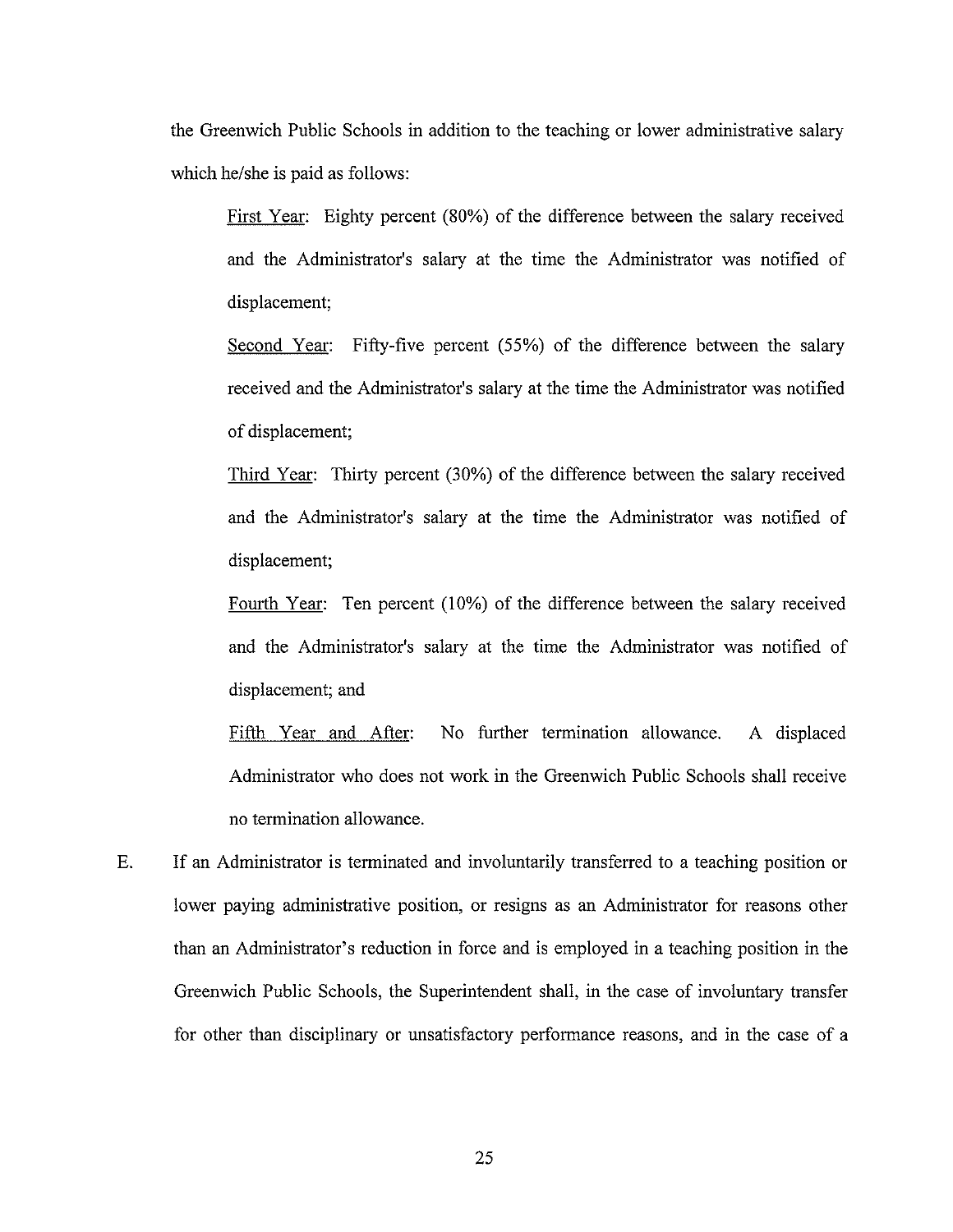resignation, may at his/her discretion, authorize the payment of a termination allowance in accordance with Section D of this Article.

- F. Seniority shall be determined by continuous length of service in the system, including authorized paid or unpaid leaves, to be established by the date the initial contract of employment was signed by the certified staff member. Seniority shall not be broken by termination for reduction in force and shall accrue while on any recall list if the certified staff member is re-employed within eighteen (18) months from termination.
- G. Prior to the execution of an involuntary transfer, the Superintendent will discuss the proposed transfer with the transferee, and the Administrator shall have the opportunity to state his or her objections, if any, to the proposed transfer. Notice of a transfer shall be given to an Administrator as soon as practical and under normal circumstances, no later than July I st for the next school year.
- H. The Superintendent shall compile a seniority list of the complete certified staff in accordance with Section F of this Article on an annual basis and shall furnish GOSA with copies of the list by February 1st of each year. If GOSA or any staff member shall disagree with any placement on the seniority list, GOSA or the staff member shall file a written request for correction no later than the following March 1st.
- I. Recall
	- I. Any member of the certified staff who has been dismissed from his/her administrative employment because of a reduction in force shall be placed on a recall list for re-employment. The Board shall fill open positions in the system through qualified persons on the recall list before employing other persons.
	- 2. A person shall remain on the recall list for a period of twenty-four (24) months.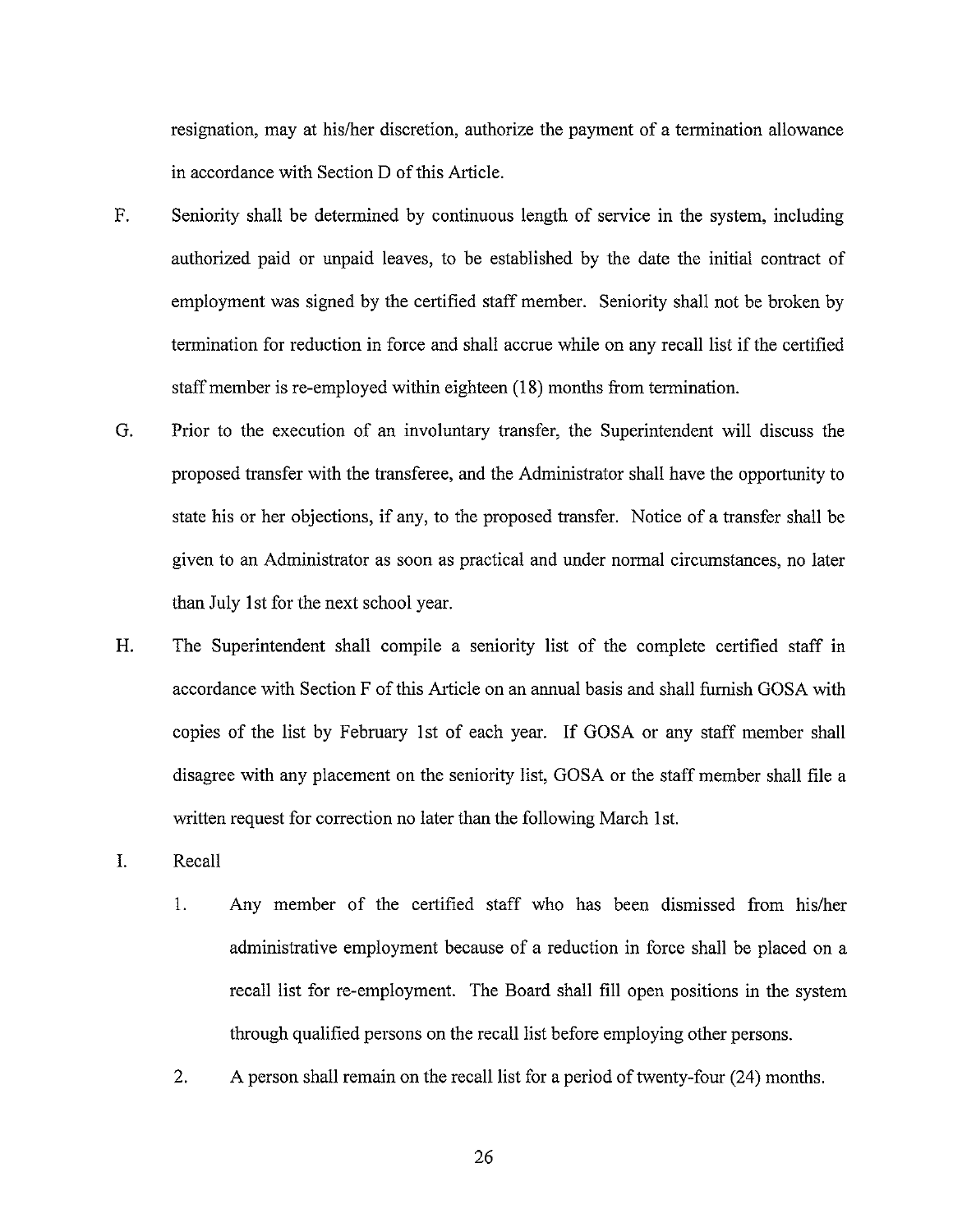- 3. If a position opens for which a person or persons on the recall list is or are qualified, as much prior to the anticipated date of re-employment as possible, the person or persons shall be notified in writing by certified mail sent to the last known address as supplied to the Board by the person or persons. Anyone thus notified shall indicate in writing, within ten  $(10)$  calendar days after mailing of such notification(s), his/her interest in being considered for the position. If a person indicates no interest in being considered for that position, the person's name will remain on the recall list. A person who fails to respond affirmatively or negatively to two (2) successive notifications shall have his or her name removed from the recall list.
- 4. If a person notifies the Department of Human Resources that he/she is no longer interested in being considered for re-employment in the Greenwich School System, his/her name will be removed from the recall list.
- 5. All sick leave, retirement, fringe benefits, and other service credits previously accrued shall be reinstated upon the return of the staff member as they existed prior to the involuntary leaving of the staff member.
- 6. Those recalled to part-time positions will have such service considered as a factor in breaking ties among equally qualified candidates in filling full-time positions for the following year.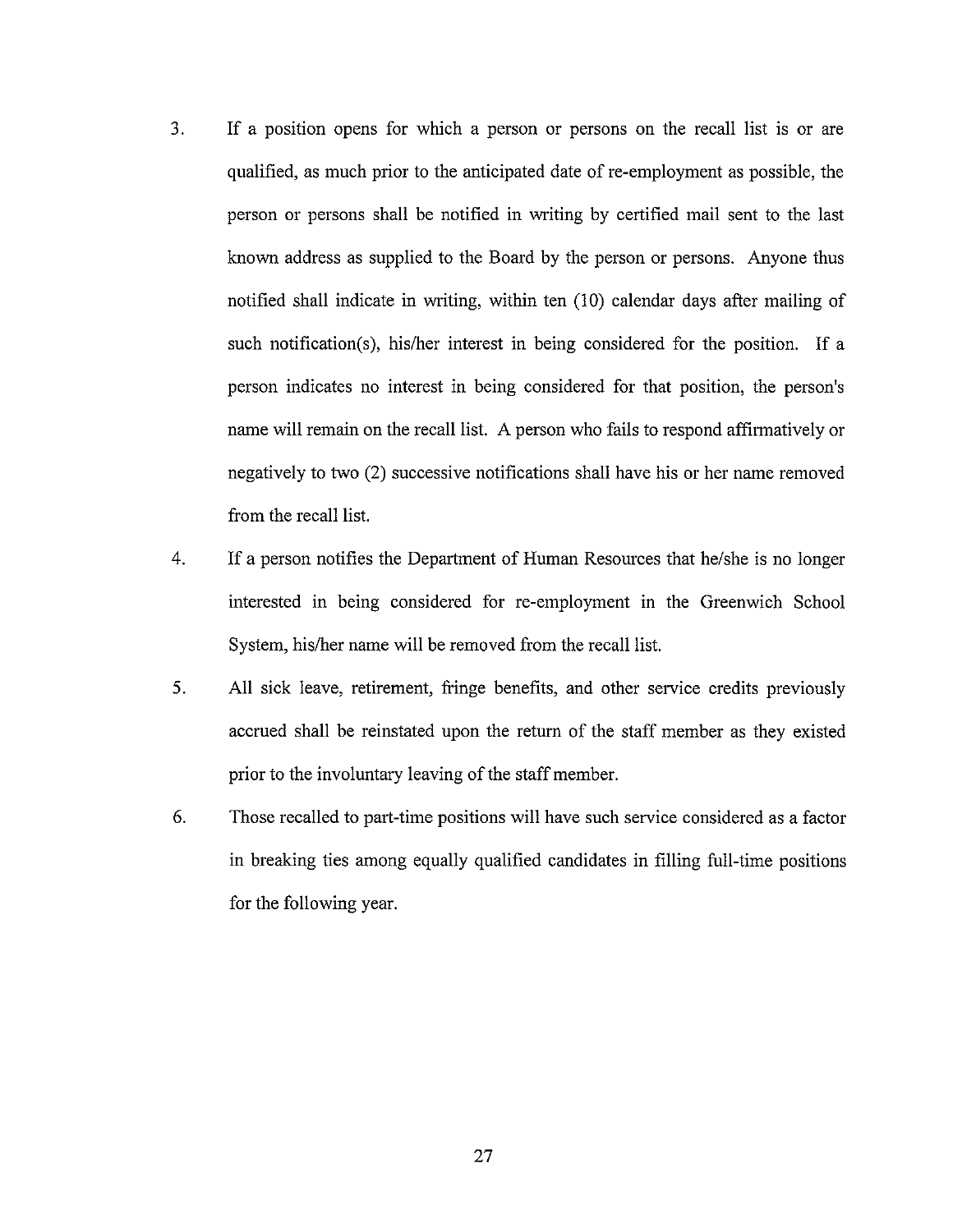## **ARTICLE IX**

#### **EDUCATIONAL DEVELOPMENT GRANTS**

- A. The Board shall budget the sum of thirty thousand dollars (\$30,000.00) per annum for the duration of this Agreement for educational grants for Administrators, which sum may also be devoted for tuition reimbursement as approved by the Superintendent.
- B. Educational development grants shall be used for professional improvement, which benefits the Greenwich Public Schools System. Educational development grants may be used to defray the cost of tuition, registration fees, travel expenses, or other appropriate expenses.
- C. Educational development grants may be used during the regular school year or during non-school days, including the months of July and August.
- D. A Professional Development Committee shall be jointly appointed by the Superintendent and president of GOSA. The Superintendent, after hearing the recommendations of the Professional Development Committee, shall award grants.

## **ARTICLE X AGENCY SHOP**

- A. All Administrators employed by the Board may join GOSA.
- B. Unless an Administrator has provided proof of payment of dues prior to September 20<sup>th</sup> of each school year, the Board agrees to deduct from each Administrator who has joined the Association and authorized the deductions an amount equal to the Association membership dues by means of payroll deductions. The amount of the deduction from each paycheck for membership dues shall be equal to the total Association membership dues divided by the number of paychecks from and including the second paycheck in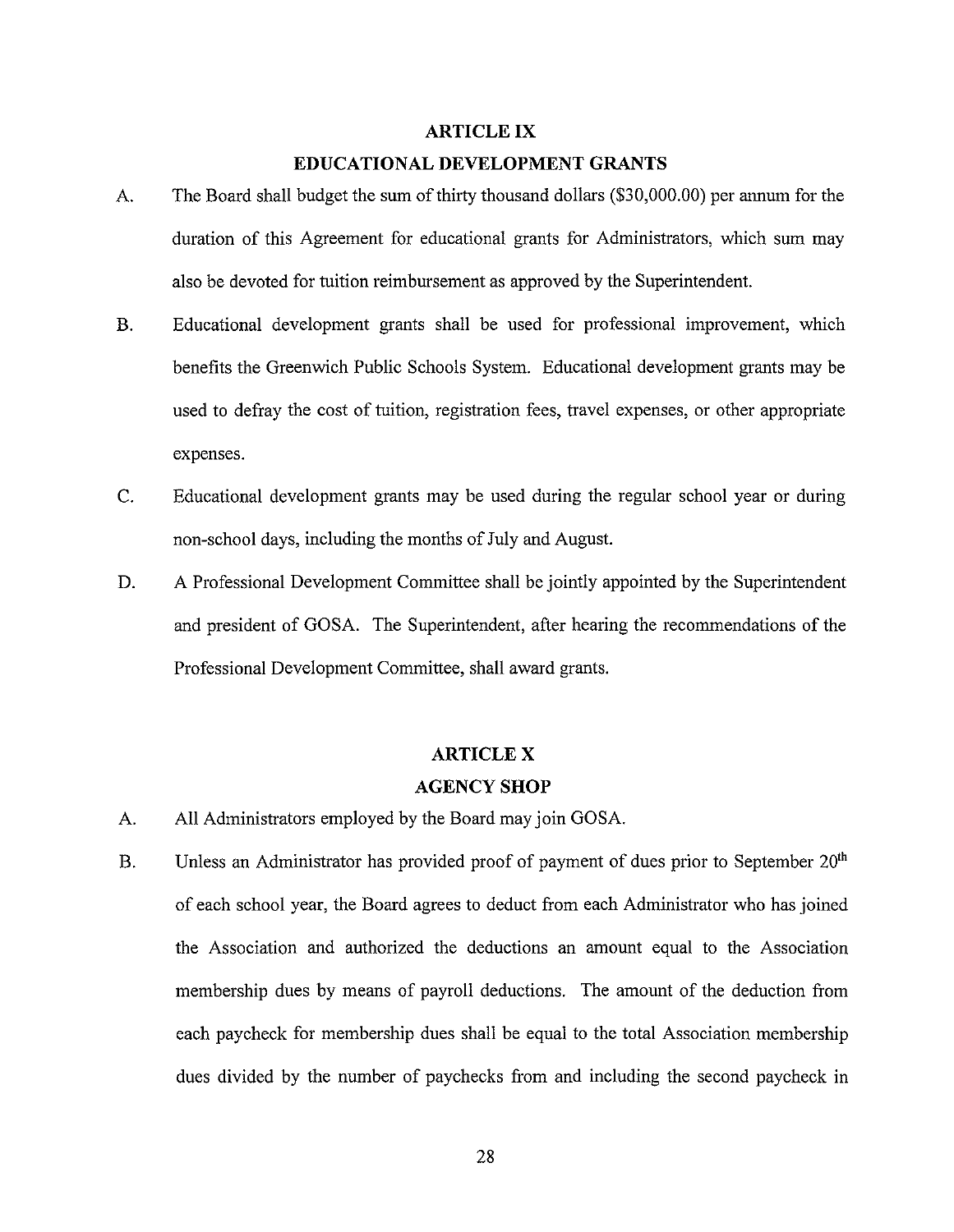September through and including the last paycheck in June. Dues shall be deducted on a twenty-six (26) bi-weekly payroll basis. The Association shall, no later than August  $1<sup>st</sup>$ of each year, give written notice to the Business Office of the amount of dues of those members of the Association, which are to be deducted in that school year under such authorization.

- C. Administrators commencing employment at any time during the school year who join the Association and authorize the deduction of dues shall only be responsible for that portion of the remaining school year's annual dues by means of deductions from the remaining paychecks for that school year.
- D. The right to refund to Administrators monies deducted from their salaries under such authorization shall lie solely with the Association. The Association agrees to reimburse any employee for the amount of any dues deducted by the Board and paid to the Association, which deduction is by error, in excess of the proper deduction and agrees to hold the Board harmless from any claims of excessive deduction.
- E. No later than the second paycheck in October of each school year, the Board shall provide the Association with a list of all Administrators and the positions held. The Board shall notify the Association monthly of any changes in the list.
- F. The Association shall indemnify and save the Board and the district harmless against all claims, demands, suits, judgments or other forms of liability including, without limitation, attorney's fees and salaries of Board employees required to appear at proceedings and the cost of administrative hearings that shall or may arise out of, or by reason of, action taken by the Board for the purpose of complying with the provisions of this Article. The Association shall have the right to compromise or settle any claim,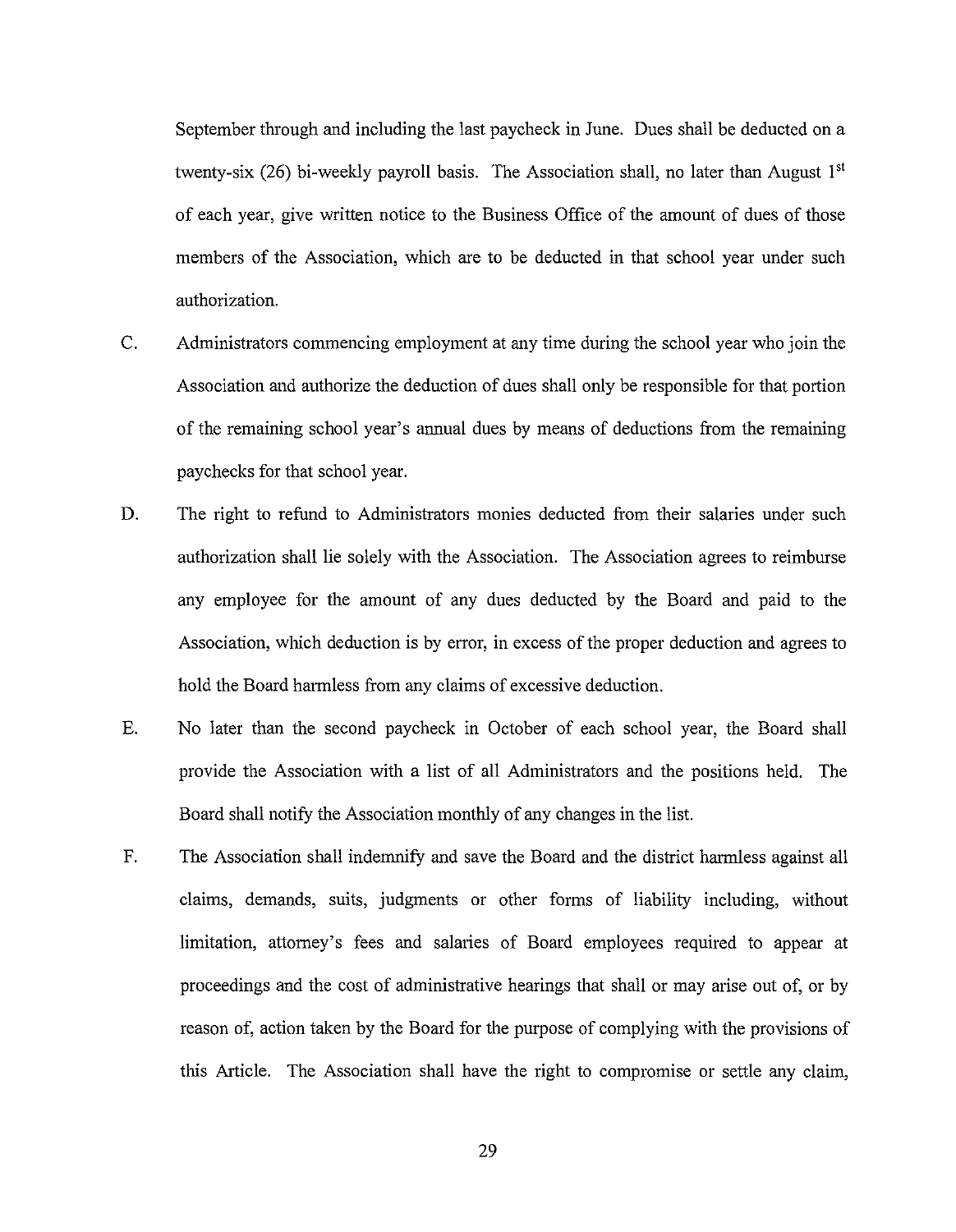provided the Board shall consent to such settlement, which consent shall not be umeasonably withheld.

## **ARTICLE XI**

## **JUST CAUSE**

No Administrator shall be suspended or disciplined without just cause provided however that this provision shall not be applicable to contract non-renewal or termination decisions, which are governed exclusively by Conn. Gen. Stat. § 10-151.

# **ARTICLE XII DURATION**

The provisions of this Agreement shall be effective as of July 1, 2019 and shall continue and remain in full force and effect until June 30, 2022. Either party wishing to amend or modify this Agreement shall so notify the other party in writing. Within ten  $(10)$  days after receipt of such notice, the parties shall schedule a conference at a mutually agreeable time and place for the purposes of commencing discussions or mutually agreed upon negotiations relative to amending or modification.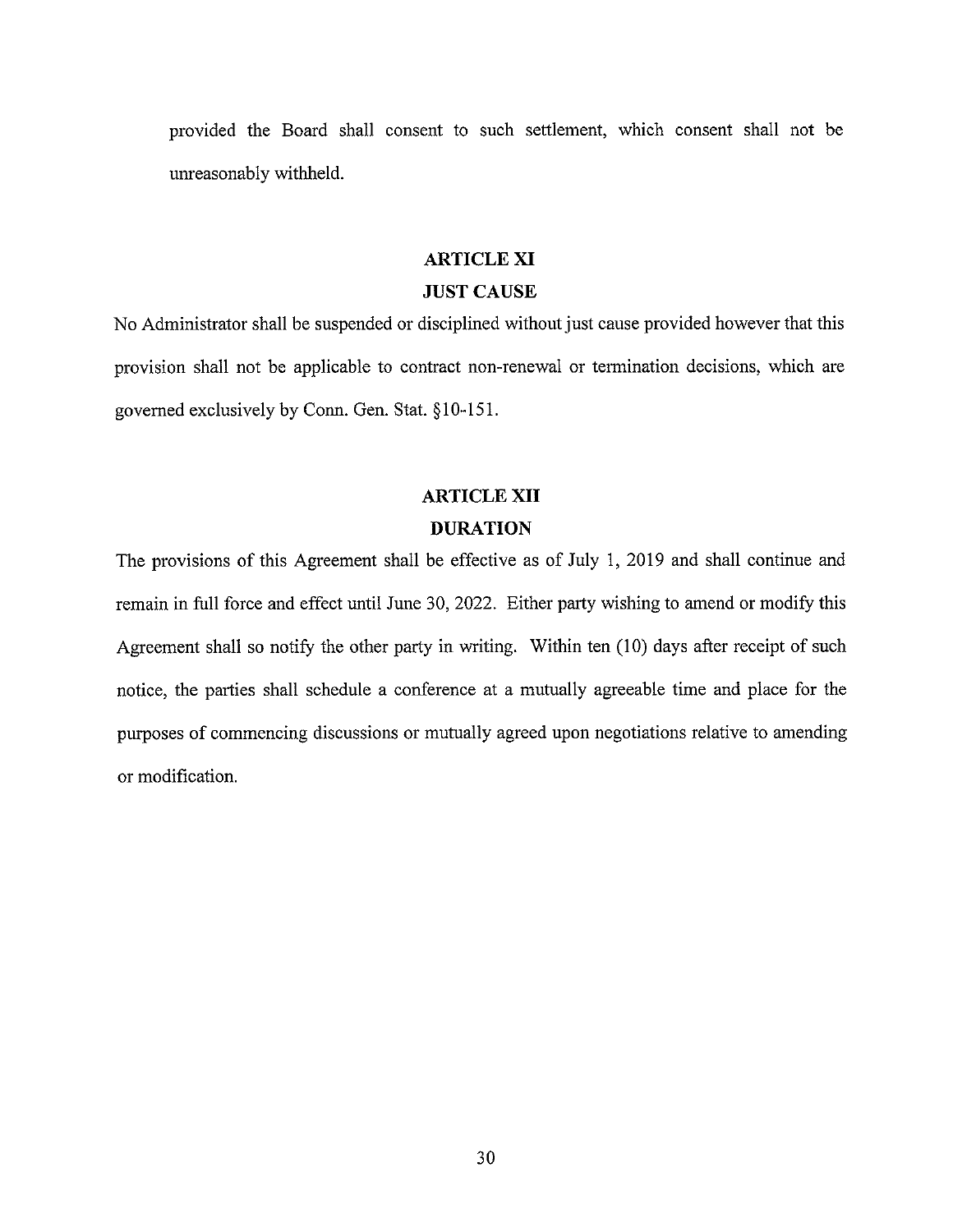GREENWICH ORGANIZATION OF SCHOOL ADMINISTRATORS

 $\frac{1}{4}$ 

By: *Confeder year and pour* 

Angeld Schmidt, Co-President  $By: \frac{1}{1}$  $D\Delta\omega$ alla  $\Rightarrow$ 

David Walko, Co-President

GREENWICH BOARD OF EDUCATION

 $By:$ : Peter Bernstein, Chair -